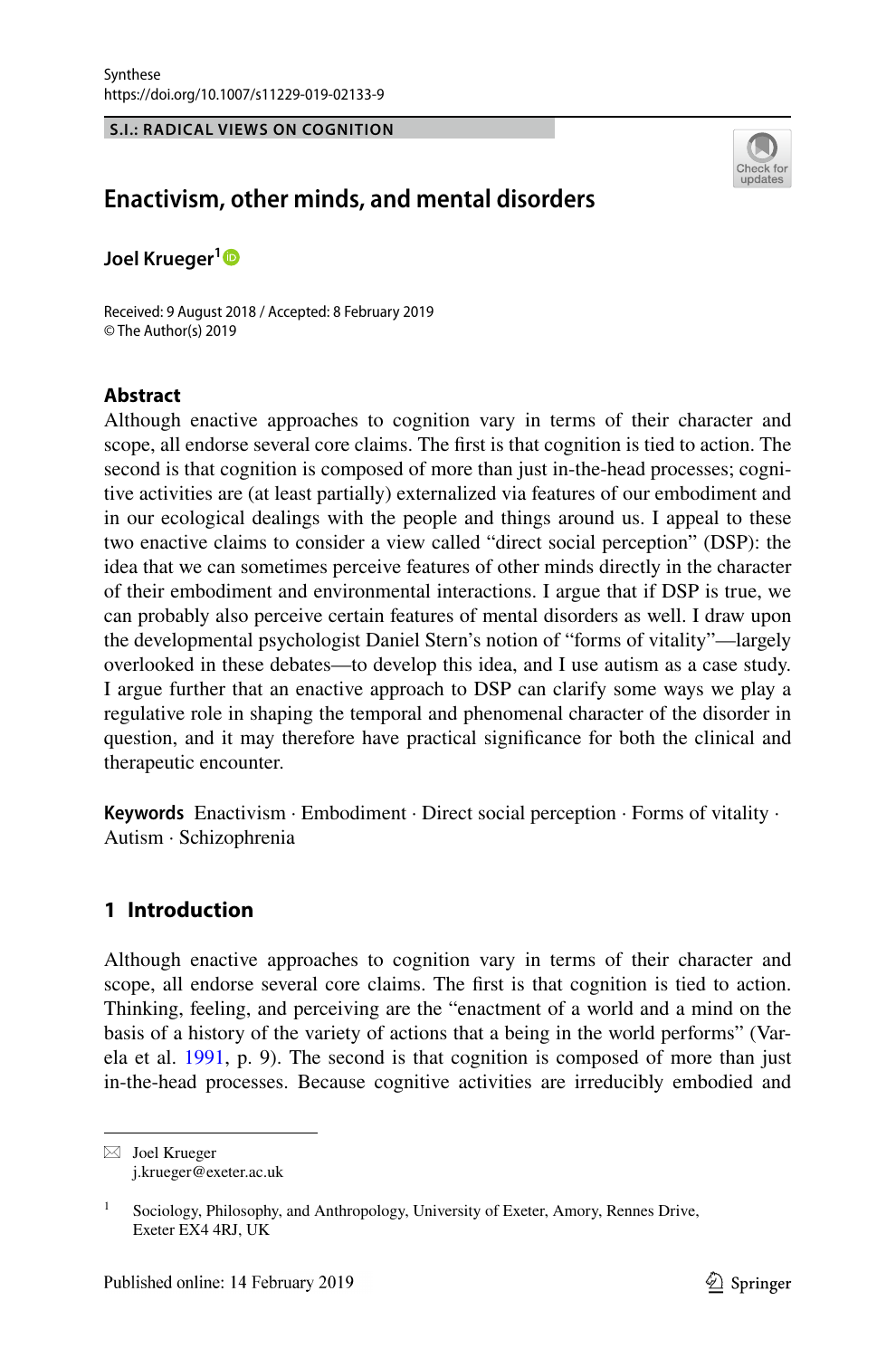situated, they are made up of processes looping through brain, body, and world and thus (at least partially) externalized via features of our embodiment and in our ecological dealings with the people and things around us.

I here appeal to these two enactive claims, along with similar ideas in phenomenology, to consider a view called "direct social perception" (DSP). DSP is the idea that we can sometimes perceive features of other minds directly in the character of their embodiment and environmental interactions. However, my goal here is not to develop a detailed defense of DSP. I have done so elsewhere (Krueger [2012,](#page-21-0) [2018a;](#page-21-1) Krueger and Overgaard [2012\)](#page-22-0). For this discussion, I will assume that DSP is plausible and probably even true. Instead, I will consider some consequences of DSP. One consequence, I argue, is that if DSP is true, we can probably also perceive features of mental disorders as well. Some of these features are embodied in particular sorts of ways and thus fall within the scope of visual content. I draw upon the developmental psychologist Daniel Stern's notion of "forms of vitality"—largely overlooked in these debates—to develop this idea. And I argue further that this is more than just a philosophical issue. An enactive-inspired defense of DSP can, in the context of mental disorder, help clarify some ways we play a regulative role in shaping the temporal and phenomenal character of the disorder in question. It may therefore have practical signifcance for both the clinical and therapeutic encounter.

# **2 DSP and enactive externalism**

Recently, philosophers of various stripes have defended DSP by arguing that we can directly perceive others' mental states when we perceive their expressive and goal-directed behavior.<sup>1</sup> According to DSP, when I see my niece smile, I see part of her happiness; similarly, when she scurries off to retrieve her favorite puzzle, I see her intention to play with me embodied in her ongoing behavior. For defenders of DSP, mental states aren't hidden away behind (and causally antecedent to) behavior. They are concretely embodied *in* behavior. Seeing this behavior is thus to see mental states directly, without inferential mediation.

DSP challenges the widely-held assumption that mental states are unobservable, perceptually inaccessible to everyone but their owner. Since we can't perceive mental states, the thinking goes, we must instead use an indirect (i.e., non-perceptual) method to reach them, one based on inference or simulation. This presumed unobservability of mental states has even led some to argue that the question of whether a given entity (e.g., machine, animal, vegetative patient) is minded is, in principle, unanswerable (Gray and Schein [2012](#page-20-0)).

<span id="page-1-0"></span><sup>&</sup>lt;sup>1</sup> For an overview of these debates, see Krueger  $(2018a)$  $(2018a)$  $(2018a)$ . For a recent discussion of enactivism and other minds, see Overgaard ([2017\)](#page-22-1).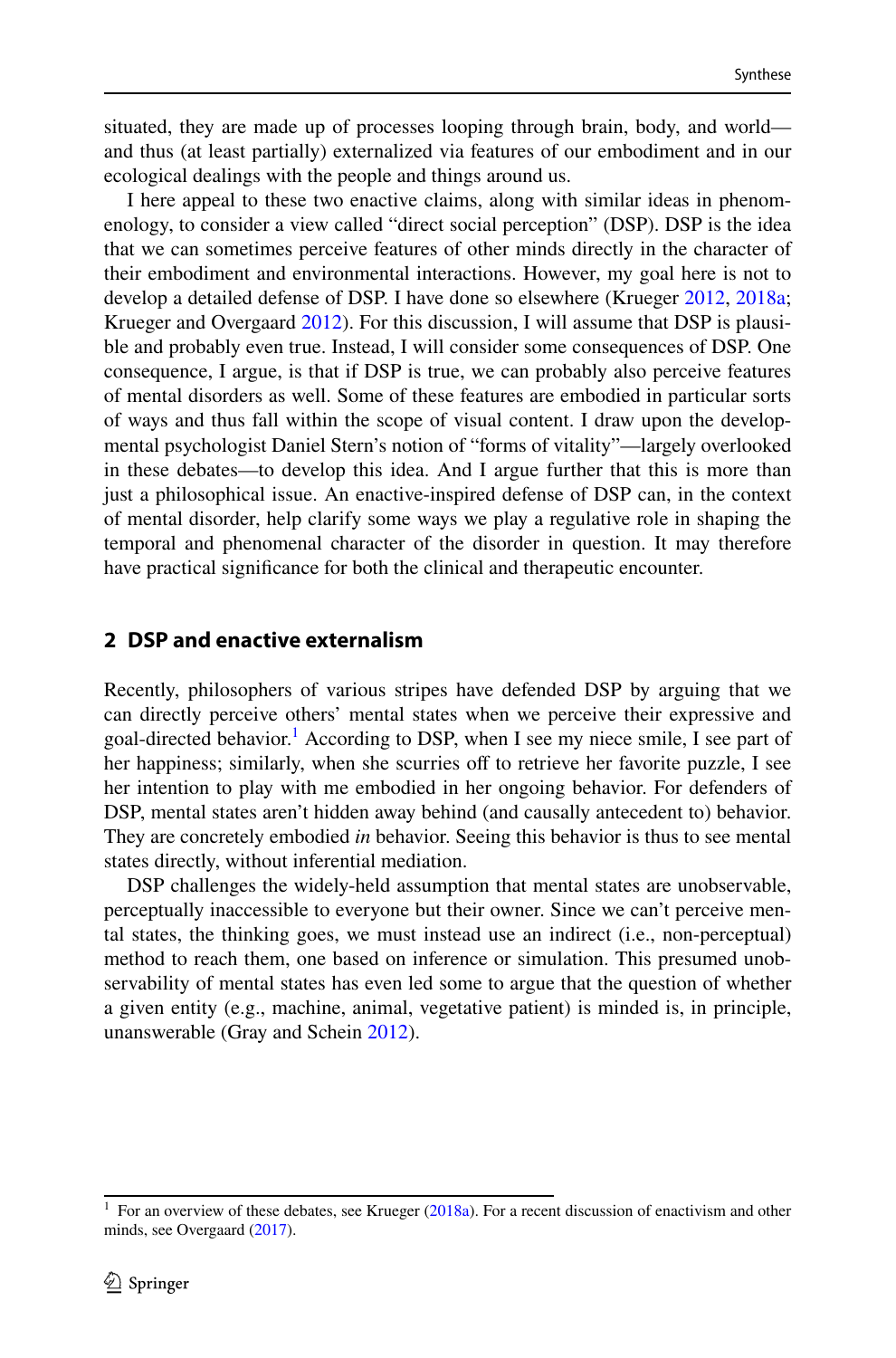Defenders of DSP often draw upon phenomenological and enactive approaches since both reject the supposition that cognition is entirely head-bound.<sup>2</sup> Neither phenomenology nor enactivism disputes that brains are necessary for cognition, but they do question their sufficiency. For both, brains are part of larger systems including bodies interacting with their environment—and cognitive processes are realized within the integrated brain-body-environment dynamics comprising these systems. As a result, many cognitive processes have external world-facing parts that can be seen by others. These parts are found within the character of our embodiment and our ongoing interactions with the people and things around us.<sup>[3](#page-2-1)</sup>

Since many emotions have characteristic facial, bodily, and behavioral signatures in a way other mental states like beliefs and desires may not, they are a focus of arguments supporting DSP. For example, phenomenologists like Scheler ([1954\)](#page-23-1) and Merleau-Ponty ([2012\)](#page-22-2) argue that emotions are perceptually available in expressive dynamics—psycho-physical "integral wholes" (Scheler) or "variations of belonging to the world" (Merleau-Ponty)—comprised not only of our embodiment and agency but also the objects and institutions around us (Krueger forthcoming a). More recently, a number of philosophers have developed enactive views of afectivity according to which moods and emotions are composed of physical processes—perceptual, autonomic, somatovisceral, chemical and hormonal, motoric, etc.—spanning brain, body, and (sometimes) world (Colombetti [2017](#page-20-1); Colombetti and Roberts [2015;](#page-20-2) Hufendiek [2015;](#page-21-2) Krueger and Szanto [2016](#page-22-3); Maiese [2011](#page-22-4); Stephan et al.  $2014$ .<sup>[4](#page-2-2)</sup>

One strategy for defending DSP is to supplement phenomenological and enactive frameworks with empirical work. Diferent studies appear to suggest that some bodily expressions are external parts of afective states like emotions. Some of this evidence comes from defcit studies. For example, individuals who experience diminished facial expression, whether congenital or acquired, often report diminished emotional phenomenology (Krueger and Michael [2012](#page-21-3)). Without the ability to spontaneously express their emotions via the relevant sensorimotor circuits like

<span id="page-2-0"></span> $2$  The term "enactive" was coined by Francisco Varela, Evan Thompson, and Eleanor Rosch in their landmark 1991 book, *The Embodied Mind*. However, they acknowledge that many of their core claims are anticipated by phenomenologists like Heidegger and Merleau-Ponty.

<span id="page-2-1"></span><sup>&</sup>lt;sup>3</sup> Elsewhere, I have defended DSP by explicitly appealing to the extended mind thesis: the idea that mental states like beliefs and emotions can be physically constituted by structures and processes beyond our head (Krueger [2012](#page-21-0)). If the extended mind thesis is true, the scope of what we can potentially perceive in others is quite broad. For example, if an individual's smartphone is part of their extended cognitive system, seeing them interact with that smartphone to perform some cognitive task is to literally see their mind in action. However, relying on the extended mind thesis to defend DSP involves dealing with a number of common objections that would lead us astray in this discussion. I here focus more locally on the ontology of expressive actions, including facial expressions, postures, gestures, and patterns of movement. But see Hoffman [\(2016](#page-21-4)), Krueger [\(2018b](#page-21-5)), Roberts et al. (forthcoming), Sprevak ([2011\)](#page-23-3), and Varga and Krueger ([2013\)](#page-23-4) for recent discussions of how externalist approaches to cognition, including the extended mind thesis, might be applied to psychiatric disorders.

<span id="page-2-2"></span> $4$  DSP discussions are not limited to emotions. Gallagher and Varga [\(2014](#page-20-3)) and Gangopadhyay and Schilbach [\(2012](#page-20-4)) argue that we directly see others' intentions embodied within their goal-directed behavior. See also Becchio et al. ([2018\)](#page-19-0) for a discussion of how kinematic parameters convey specifc information for discriminating intentions. For a critical take, see Spaulding [\(2017](#page-23-5)).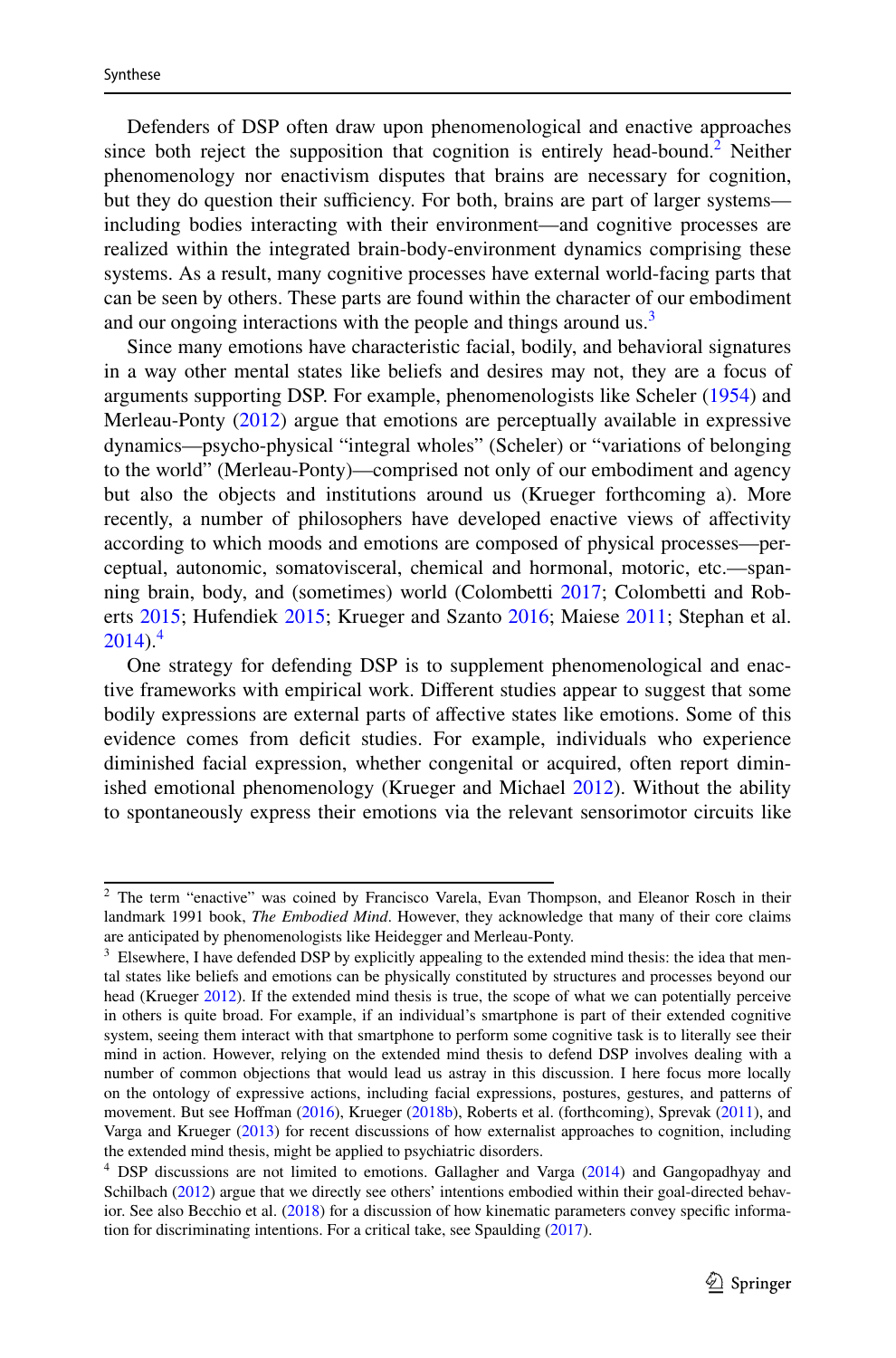gestures and facial expressions—and activate eferent and aferent feedback mechanisms within these circuits—part of the emotion (i.e., its external expressive profle, critical for self-regulation) is missing and its experiential character diminished.

Defenders of DSP thus argue that the ontology of some mental states like emotions may include external parts; the latter is part of the physical vehicle needed to realize the former. And when we see this vehicle, such as when we see a smile, frown, or characteristic pattern of behavior, we see more than mere colors, shapes, surfaces, or motion—we see mind directly, *in action*. [5](#page-3-0)

# **3 DSP and mental disorders**

Despite much recent interest in these debates, DSP has not found a prominent place within current discussions of mental disorders. But there are a few exceptions: Fuchs [\(2018](#page-20-5)), Gallagher and Varga [\(2015b](#page-20-6)), Gangopadhyay and Schilbach ([2012\)](#page-20-4), and Ratcliffe  $(2012)$  $(2012)$ , for example, endorse views broadly compatible with what I say below. Moreover, Schilbach and colleagues (Schilbach [2016;](#page-23-6) Schilbach et al. [2013;](#page-23-7) Bolis et al. [2017](#page-19-1); Bolis and Schilbach [2018\)](#page-19-2) argue that a second-person approach is needed to address the full complexity of mental disorders. From this second-person perspective, mental disorders are construed as more than brain disorders; they constitutively involve the disturbance or "mismatch" (Bolis et al. [2017](#page-19-1)) of multilevel mechanisms (i.e., biological, cognitive-behavioral, and sociocultural) spanning the integrated dynamics of brain, body, and sociocultural-environmental interactions.

The view I develop below is consistent with these approaches and can supplement them. However, my focus is more restricted in scope. Whereas Schilbach et al. [\(2013](#page-23-7)), for example, focus on shared interactional dynamics spanning individuals and the people they interact with, I focus primarily on the *ontology of expressive actions* at the heart of these everyday interactions. I argue that if DSP is on the right track, it seems plausible that disordered mental states are likewise perceptually accessible insofar as the individual's expressions and behavior are part of the ontology of these disordered states. These expressive actions are a central part of the phenomenology of our social engagements; we see and evaluate them in others, and we respond in kind with our *own* expressive actions. These actions are thus the engine of intersubjectivity—but they are, nevertheless, one aspect of more encompassing processes, unfolding at multiple levels and timescales, that enable social interaction.

Of course, a critic could object at the outset that mental disorders stem exclusively from functional brain disorders. If so, observable behavior is not part of the ontology of these disorders. Insel and Quirion ([2005\)](#page-21-6), for example, begin their general defense of psychiatry as a clinical neuroscience discipline by insisting that

<span id="page-3-0"></span><sup>5</sup> To be clear, DSP defenders do not argue that bodily expressions and behavior are *necessary* for emotions. Rather, the idea is that emotions are cluster concepts, characterized by diferent features (autonomic physiological processes, action tendencies, overt expressions, phenomenal feeling, evaluative or appraisal aspects, social-interactive components, regulatory processes, etc.), none of which are necessary (see also Colombetti [2014;](#page-20-7) Gallagher [2013](#page-20-8); Newen et al. [2015\)](#page-22-6). This is why DSP defenders aren't committed to a kind of crude behaviorism (cf. Jacob [2011](#page-21-7); see Krueger and Overgaard [2012](#page-22-0)).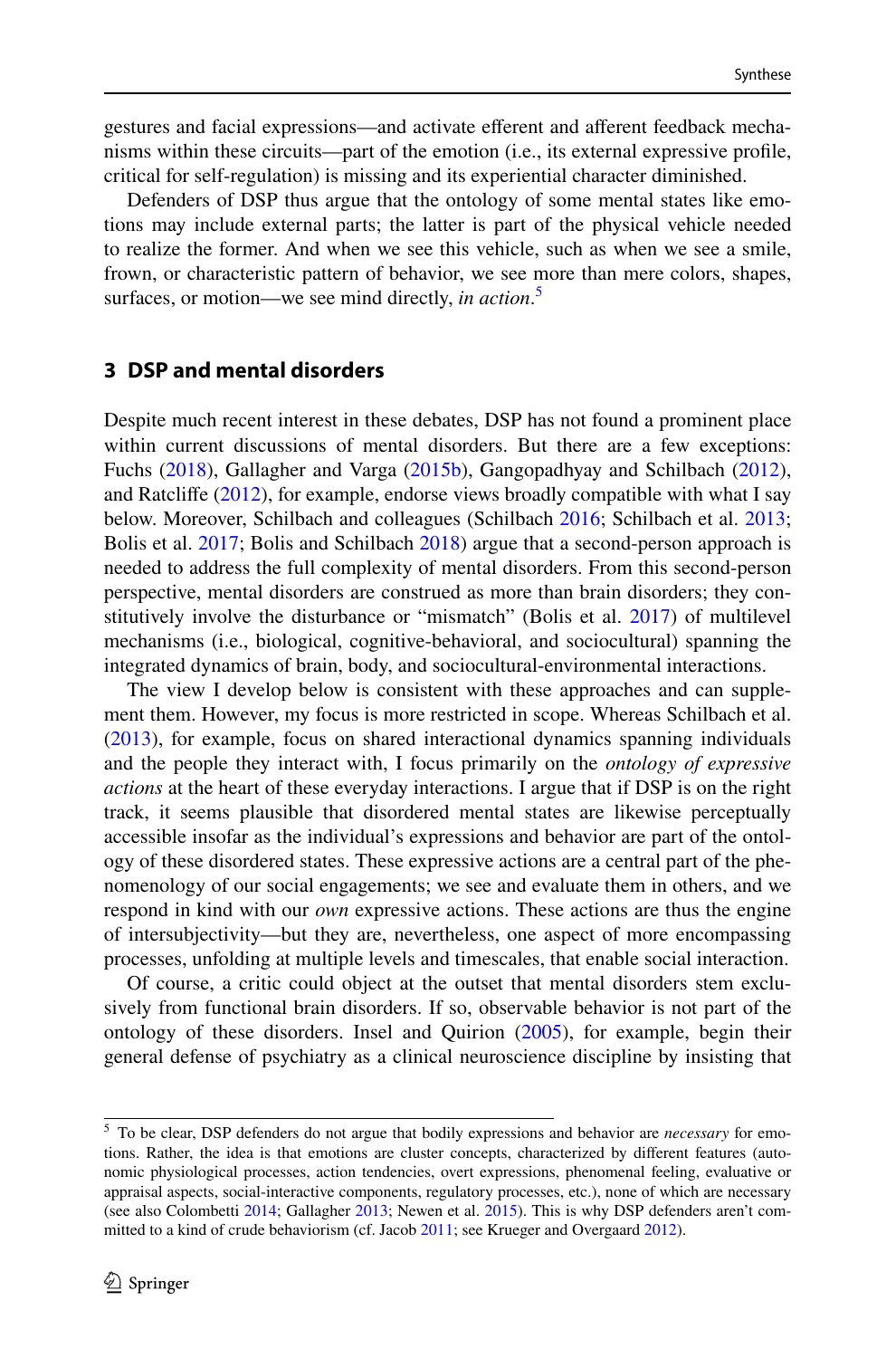"mental disorders be understood and treated as brain disorders" (p. 2221). But there are reasons to be skeptical about this unquestioned neuroreductionism. First, if—as increasing evidence from embodied and enactive cognitive science suggests—many cognitive processes ineliminably involve extra-neural loops spanning brain, body, and world, it's unclear why this externalism doesn't also apply to mental disorders. A separate argument is needed to justify this "neural sufficiency assumption" (Sprevak [2011\)](#page-23-3) in the realm of mental disorders but not elsewhere. Second, despite ongoing brain-centered work within biomedical approaches, little progress has been made isolating neural signatures of, for example, schizophrenia, severe depression, or autism (Fuchs [2018\)](#page-20-5).

Another worry might be that the problem of other minds is too abstract a philosophical issue to impact how we deal with mental disorders in everyday life. In what follows, I challenge this assumption. Mental disorders are sometimes thought to pose signifcant phenomenological and epistemic difculties for those "on the outside" in that their internal character departs too widely from the structure and norms of everyday experience to allow for external comprehension. Jaspers, for example, famously said of schizophrenic experience that, "[w]e fnd changes of the most general kind for which we have no empathy but which in some way we try to make comprehensible from an external point of view" (Jaspers [1963](#page-21-8), p. 577). Clearly, we cannot live through another's disordered experience from their frst-person perspective. Nevertheless, as we will see, DSP can remind us that we enjoy more immediate access to features of their experience than is sometimes thought. And this recognition can lead, in turn, to important insights concerning the ways we play a regulative role in shaping the character of that experience.

# **4 DSP and "forms of vitality"**

As we've seen, defenders of DSP often support their view by arguing that some mental states are partially composed of external components like bodily expressions and behavior. Since the latter fall within the scope of visual content, there is (or so the argument goes) no special problem about accessing the former.

While a promising strategy for overcoming the problem of other minds, these debates sometimes get mired in metaphysical discussions (e.g., fne-grained mereological issues) that, while philosophically interesting, lose touch with the concrete reality of our mental life. More precisely, there is a danger here of rendering mental activity in excessively *static* and *individualistic* terms—such as when focusing on our purported ability to perceive external "tips", "parts", or "surfaces" of another's mental states (Krueger and Overgaard [2012;](#page-22-0) cf. McNeill [2012\)](#page-22-7). This narrow focus moves away from a core enactivist claim introduced previously: the idea, once more, that thinking, feeling, and perceiving are embodied and situated *actions*, things that we do. We don't just perceive tips or parts of mental states like emotions. We perceive emotional expressions: environmentally-responsive actions that unfold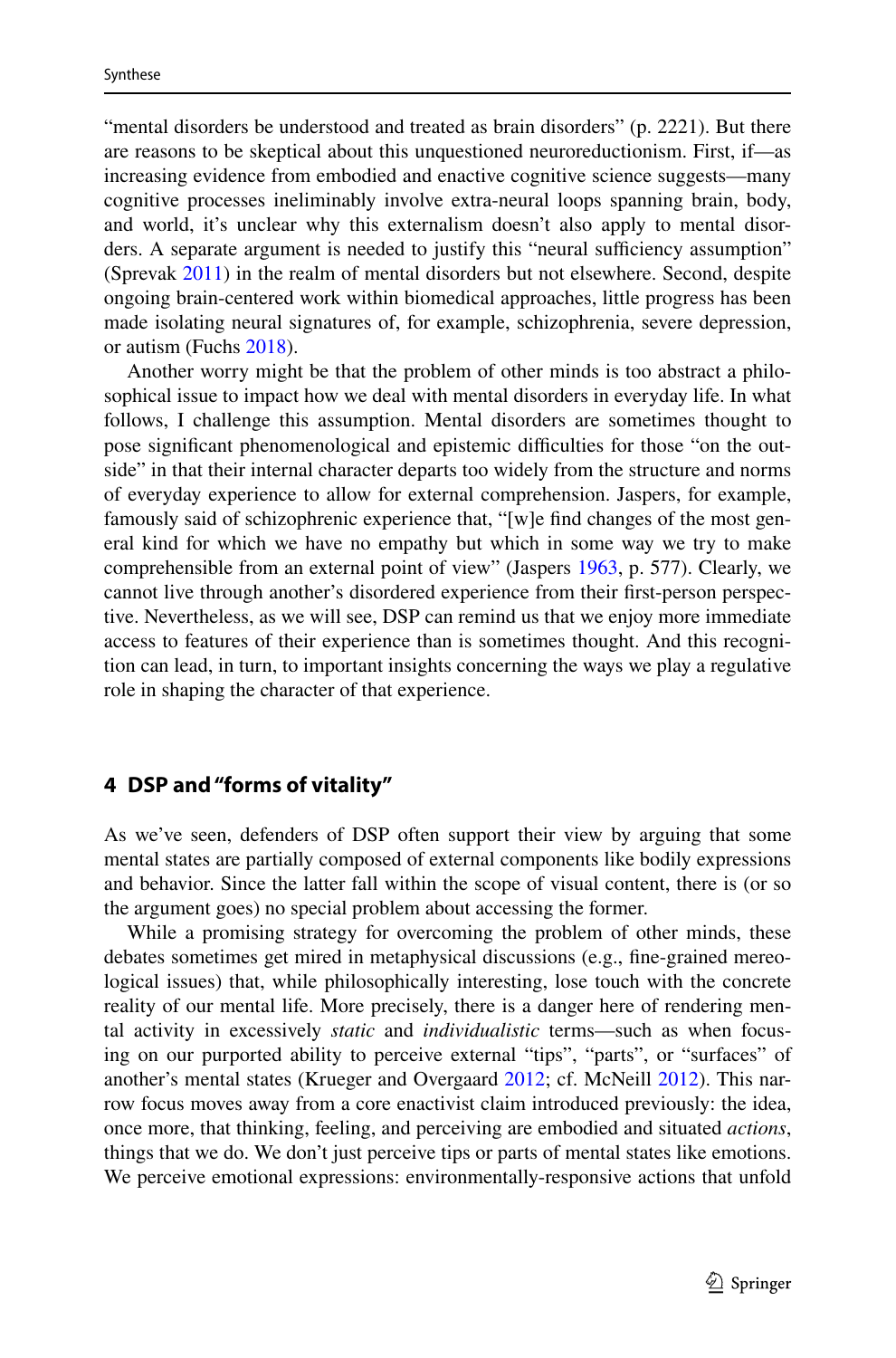*processually*, in time and space, and which elicit similarly dynamic responses from us (Stout  $2010$ ).<sup>6</sup>

To further explore the signifcance of this idea, I turn now to a concept resonant with enactive principles: the developmental psychologist Daniel Stern's "forms of vitality" (FV) [\(1985](#page-23-9), [2010\)](#page-23-10). This notion has not yet found a prominent place within these debates. I will argue that it can help safeguard against an overly-static rendering of mentality and enrich our thinking about diferent properties of action and expression in this context.

### **4.1 What, why, and how: defning FV**

Near the start of his fnal book, *Forms of Vitality*, Stern writes:

We naturally experience people in terms of their vitality. We intuitively evaluate their emotions, states of mind, what they are thinking and what they really mean, their authenticity, what they are likely to do next, as well as their health and illness on the basis of the vitality expressed in their almost constant movements. (Stern [2010](#page-23-10), pp. 3–4).

As Stern observes, to be alive and embodied is to be in near-constant motion. Movement begins early in human development. Active fexion of the spine is observed in 5–6 weeks of gestation; by 10 weeks of development, some arousal systems are online and begin to support arousal-triggered behavior (Piontelli [2006\)](#page-22-8).

These movements become more pervasive and sophisticated after birth. Respiratory movements rise and fall every three to fve seconds. Our bodies are perpetually active, from small movements like fdgeting, twitching, saccades, blinking, fnger tapping, or micro-adjustments of posture, muscle tone, and facial expressions, to large movements like dancing, running, and leaping. Our inner life is similarly dynamic: sensations and emotions swell, recede, and dissipate; our attention shifts from one thought to the next; and our level of arousal continually fuctuates in response to things happening around us. Even individuals with Locked In Syndrome, who lack the capacity for overt bodily movements beyond vertical eye movements and blinking, still experience an inner fow of arousal, attention, and experience that, despite their loss of bodily agency, helps preserve their continuous sense of embodied and situated identity (Bauby [1997;](#page-19-3) Nizzi et al. [2012\)](#page-22-9). The way it feels to be an embodied subject in the world is thus largely constituted by the ongoing integration of this double sense of movement, the dynamic "integration of many internal and external events" (Stern [2010](#page-23-10), p. 4).

<span id="page-5-0"></span><sup>&</sup>lt;sup>6</sup> Of course, we *can* perceive tips or specific parts of emotions if, say, I focus on your lips as you smile or your eyebrow as you frown. But this is an atypical way of perceiving bodily expressions. Normally such expressions are embedded in temporally-extended, multimodal fows of information—i.e., alongside the sound of your voice, your gestures, postural adjustments, and whole-body movements, environmental cues, etc.—that structure the perceptual *gestalt* distinctive of that encounter. This *gestalt* is crucial for determining the salience of diferent parts of the information available to us (Kiverstein [2015\)](#page-21-9). Without access to it, as appears to be the case for some individuals with autism, our ability to pick up on social meanings is signifcantly impaired (Klin et al. [2003](#page-21-10); Schilbach et al. [2013](#page-23-7)). More on this later.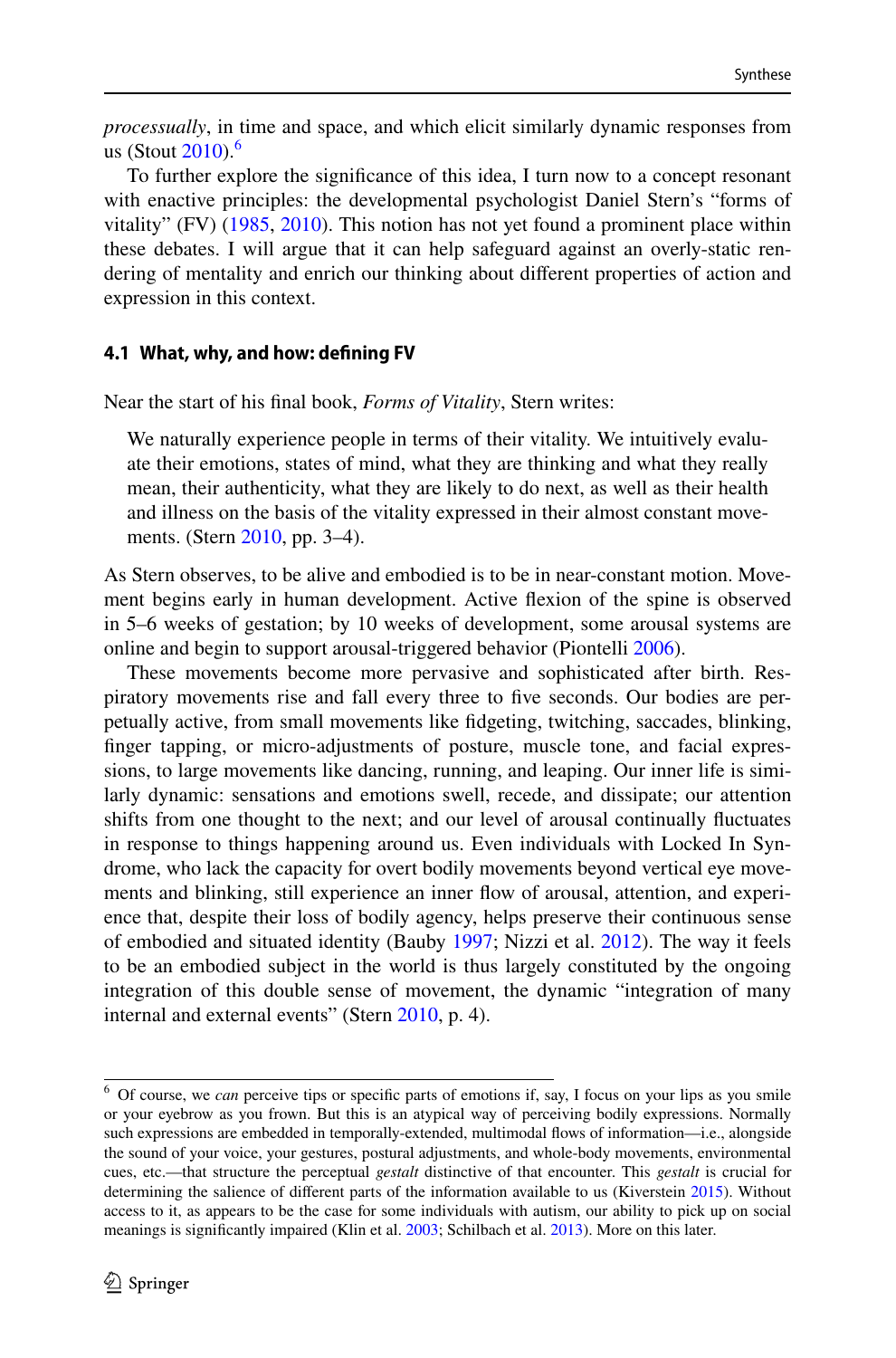So what are FV, exactly? For Stern, they essentially involve movement—or better, ongoing patterns of movements. But FV are more than just movements. Lots of things move, from clouds and clock hands to paramecia and people. But not all of these movements are FV. Stern argues that "we cannot fully understand movement without knowing how it is deployed. Knowing the "what" and "why" of a movement is incomplete without knowledge of the "how" (Stern [2010,](#page-23-10) p. 20).

This passage is important because it helps distinguish FV from other properties what- and why-properties—of human movements (blinking, twitching) and intentional actions (playing the guitar, reaching for a beer). Although he doesn't consider this point in detail, what Stern seems to mean is the following: what-properties specify a movement's type, whereas why-properties specify the causal mechanisms, motivations, and intentions behind it. But how-properties (i.e., FV) are distinct from both of these: they specify the *manner* or *style* of an action. How-properties—like what- and why-properties—depend upon both movements and the physical structure of the agent. But how-properties are not reducible to what- or why-properties. This is because the latter properties can remain fxed even while how-properties vary. This variation is found in both individuals and groups.

For example, while learning to play guitar, the "what" (playing the guitar) and "why" (to make music and become a famous rock star) of my actions within numerous practice sessions over many years remains relatively stable, at least at a coarsegrained level of description. But the "how" of these actions will vary—often signifcantly. After many years of diligent practice, the "how" of my playing refects my increased skill. My movements are now more confdent, controlled, and precise in contrast to when I frst picked up a guitar; I may even deliberately (or perhaps involuntarily) incorporate distinct stylistic fourishes into my technique. However, no two guitarists—even those with roughly equivalent skill sets and motivations (i.e., who share the same what- and why-properties)—will play the same way, embody the same "how". Likewise, the distinctive "how" of a jazz trio will become richer and more complex the longer members play together; this group "how" will develop over time from the gradual integration of the member's individual styles. Its diachronic development unfolds even as the what- and why-properties of the group's playing remain fxed. For Stern, these how-properties are part of the ontology "of almost all waking activities" and must therefore be part of our characterization of how it is we see actions in the world (Stern [2010](#page-23-10), p. 10).

#### **4.2 Seeing and responding to FV**

With this background in place, we can now isolate two features of FV especially relevant to this discussion. First, they have a *kinematic signature* specifed by features of the subject's distinctive morphology, life-stage, and skill-set. The same

<span id="page-6-0"></span><sup>7</sup> For Stern, FV are not confned to living organisms like human beings. Temporal artworks such as music, dance, theater, and cinema also possess kinds of FV. I here focus on FV in the context of human embodiment and social cognition since this domain is most immediately relevant to DSP. My reading of FV in what follows should thus be seen as applying exclusively to this domain.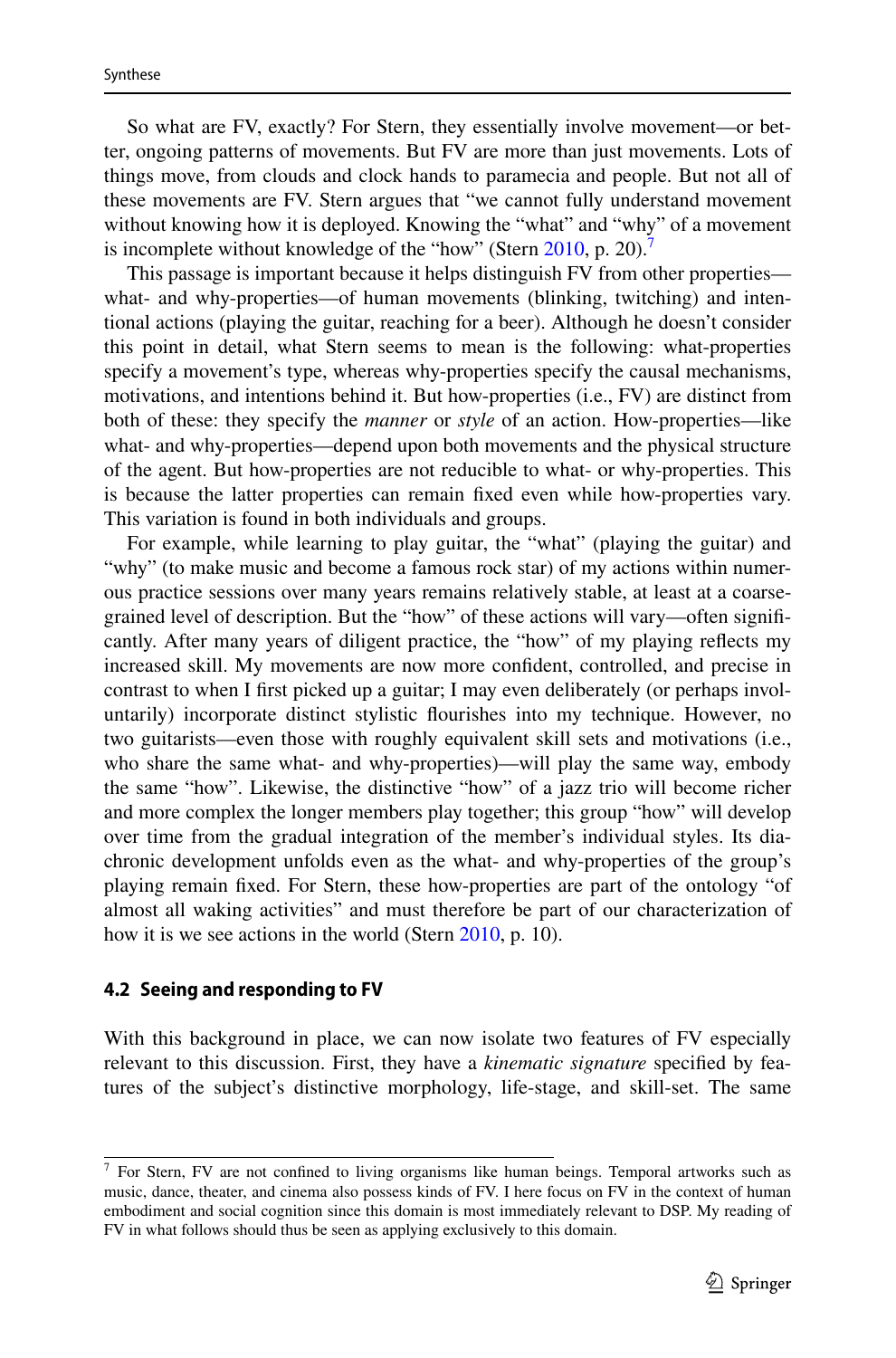subject will realize diferent FV throughout her lifetime. However, although her FV are constrained by structural features of her embodiment, the *shape* or *contour* of her available FV will nevertheless evolve as she develops and acquires new capacities that enable her to adapt, in increasingly sophisticated ways, to changes in her environment.

This latter point highlights a second important feature of FV: they are environmentally situated and thus have a *normative* character. In other words, the shape or contour of FV are determined not just by features of an individual's embodiment but also by physical, social, and symbolic features of the context in which they arise. This situatedness is what enables the subject and her FV to ft into—and become regulated by—her environment. FV can be more or less efective, more or less adequate, appropriate, or correct given the demands of a particular situation.

For example, the aggressive style of a head-banging death metal guitarist will be a poor ft with the more subdued FV characteristic of a jazz trio. Expressive properties of the former will not mesh well with the latter and may hinder the group's overall performance. Likewise, extravagant expressions of humor (a broad openmouthed smile, loud laughter, big gestures, etc.) are welcome during a night out with friends but disruptive in a professional meeting, funeral, or worship space. In these latter contexts, other individuals may actively dampen or down-regulate inappropriate FV by shushing, speaking and gesturing quietly, or simply failing to reciprocate. Inappropriate FV will thus fail to be smoothly integrated into that environment. The important point is that, for Stern, FV are distinct from the "what" and "why" of an action—stylistic "how" properties of actions that are largely overlooked in DSP discussions of embodiment and expression. But crucially, FV are not simply blind expressions of an individual's embodiment, their kinematic signature. They are also normatively situated in that they are responsive to, and regulated by, specifc details and sociocultural practices of the concrete situation in which they occur.<sup>8</sup>

As we negotiate everyday spaces at work, home, school, and play, our FV fexibly adapt to diferent normative expectations within these spaces. These adaptive processes unfold because we directly *see* and *respond to* others' FV. There is evidence for both parts of this claim.

To begin with the frst part: Runeson and Frykholm [\(1983](#page-23-11)) found that viewers of point-light displays could accurately judge the relative weight of a box lifted by an actor simply by observing the actor's kinematics (see also Runeson [1985\)](#page-23-12). Viewers could also accurately judge the weight actors *expected* to lift based upon their kinematics, prior to their actual lifting. And they could even tell when actors pretended to lift a heavy box, discerning both the actual weight of the box lifted as well as the weight the actors intended to convey to the viewer. The (imagined) context shaped how the viewers perceived and made sense of the actors' FV. Similarly, Good ([1985\)](#page-20-9) found that viewers could, when watching point-light displays of staged social actions (e.g., asking for a light, chance meeting of old friends), discern whether the activity was intended and not simply a chance encounter. In these cases,

<span id="page-7-0"></span><sup>&</sup>lt;sup>8</sup> See Rietveld and Kiverstein ([2014\)](#page-22-10) for a discussion of "situated normativity" similar to what I have in mind here.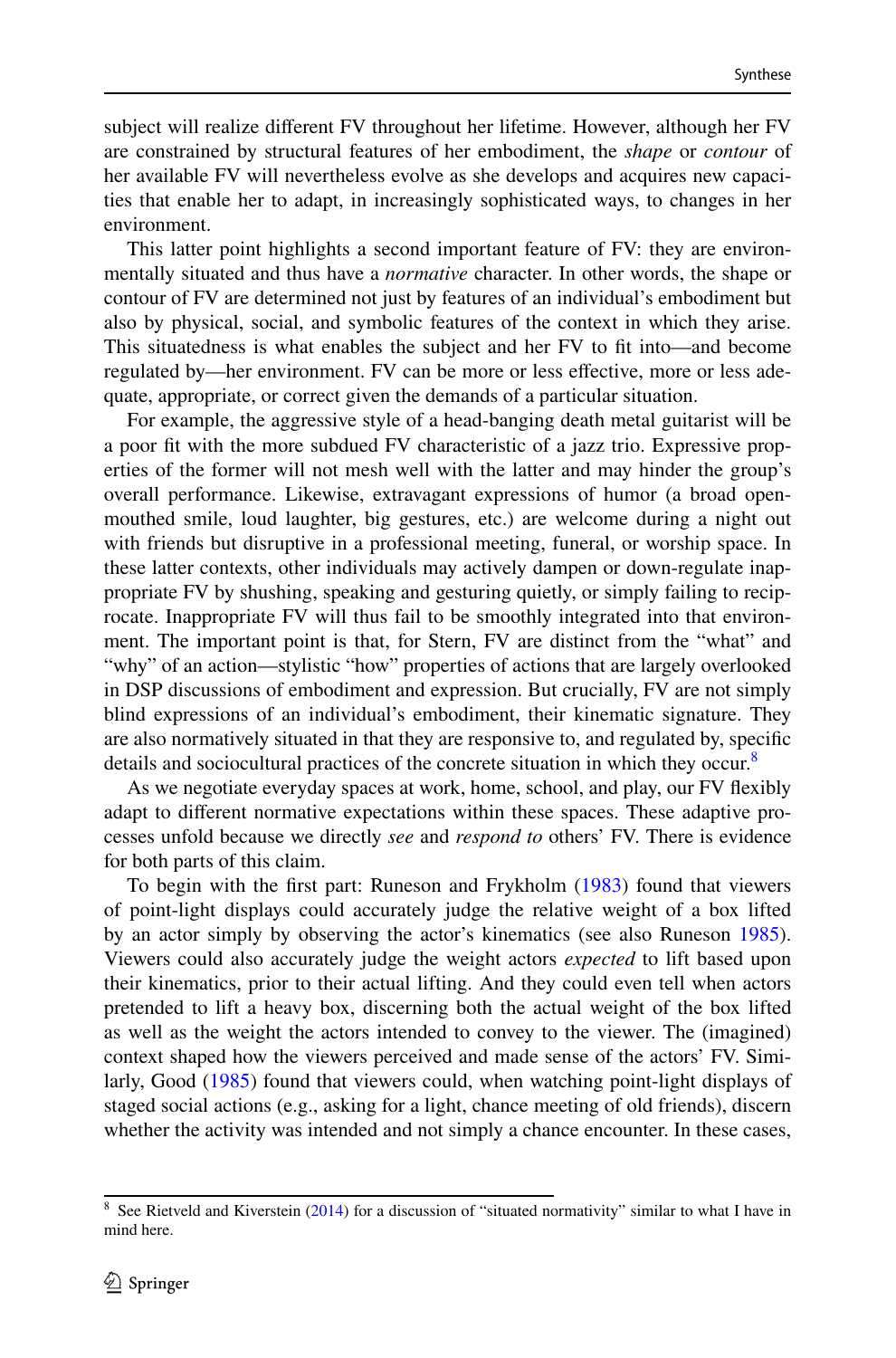viewers made relatively fne-grained perceptual discriminations that enabled them to pick out diferent FV, even with minimal supplementary information. These studies suggest both that we see FV directly, and that our perceptual sensitivity to expressive features of FV is crucial for understanding their social signifcance.

But this is only part of the story. We don't merely see others' FV. As the second part of the claim notes, we are responsively *regulated* by them, as they are by ours. When we interact with others, their expressive actions—gestures, facial expressions, postural adjustments, intonation patterns, movements and manipulations of shared space, etc.—directly modulate our expressive responses, and vice versa. The dynamic integration or "coupling" (De Jaegher and Di Paolo [2007](#page-20-10)) of these actions (including how-properties such as their kinetics, intensity, and timing) has been called the "social glue" that binds us together as embodied social agents (Lakin et al. [2003](#page-22-11)). Many of the bodily responses that animate this process, like motor mimicry and movement synchrony, are involuntary (Bernieri and Rosenthal [1991;](#page-19-4) Wiltermuth and Heath [2009\)](#page-23-13). But some are not. Some expressive actions are performed in a deliberate manner or style intended to elicit particular responses from the perceiver. Your warm smile and friendly gesture, for example, elicits similar responses from me and motivates an array of further friendly expressions; conversely, a threatening gesture or aggressive movement compels me to tense up and prepare for my own aggressive response. Normative expectations in these situations, beyond mere features of our morphology, in this way impact the kinematic signatures of our distinctive FV. Simply put, FV are often *co*-*regulated.*

In sum, we've seen that defenders of DSP often support their view by arguing that some mental states are partially composed of external components like bodily expressions and behavior. Since the latter fall within the scope of visual content, there is, according to proponents, no special problem of access to the former. We see mind directly, in action. For Stern, FV are features (i.e., how-properties) of these actions and therefore can also be seen. The upshot is that we don't just see others' actions. We see their actions performed *in a particular sort of way*, as embodying a particular manner or style. This perceptual access to FV is what allows us to become responsively regulated by others and by the norm-governed environments we negotiate on a day-to-day basis.

### **5 DSP, FV and mental disorders**

With this background in place, it is now time to consider DSP, FV, and mental disorders. In this frst section, I use autistic spectrum disorder (ASD) as a case study. I argue that DSP and FV are relevant here in two ways: frst, we can directly perceive features of ASD directly. These features are embodied in the style of the individual's expressive movements (i.e., their FV), as well as in their failure to be responsively regulated by norms governing our everyday interactions—a failure to ft into or be ecologically sensitive to norms specifying "appropriate" (i.e., neurotypical) ways of negotiating the world. Second, DSP can help better understand some of the social difculties people with ASD encounter. This is because people with ASD exhibit what I will refer to as "style blindness": they quite literally *fail*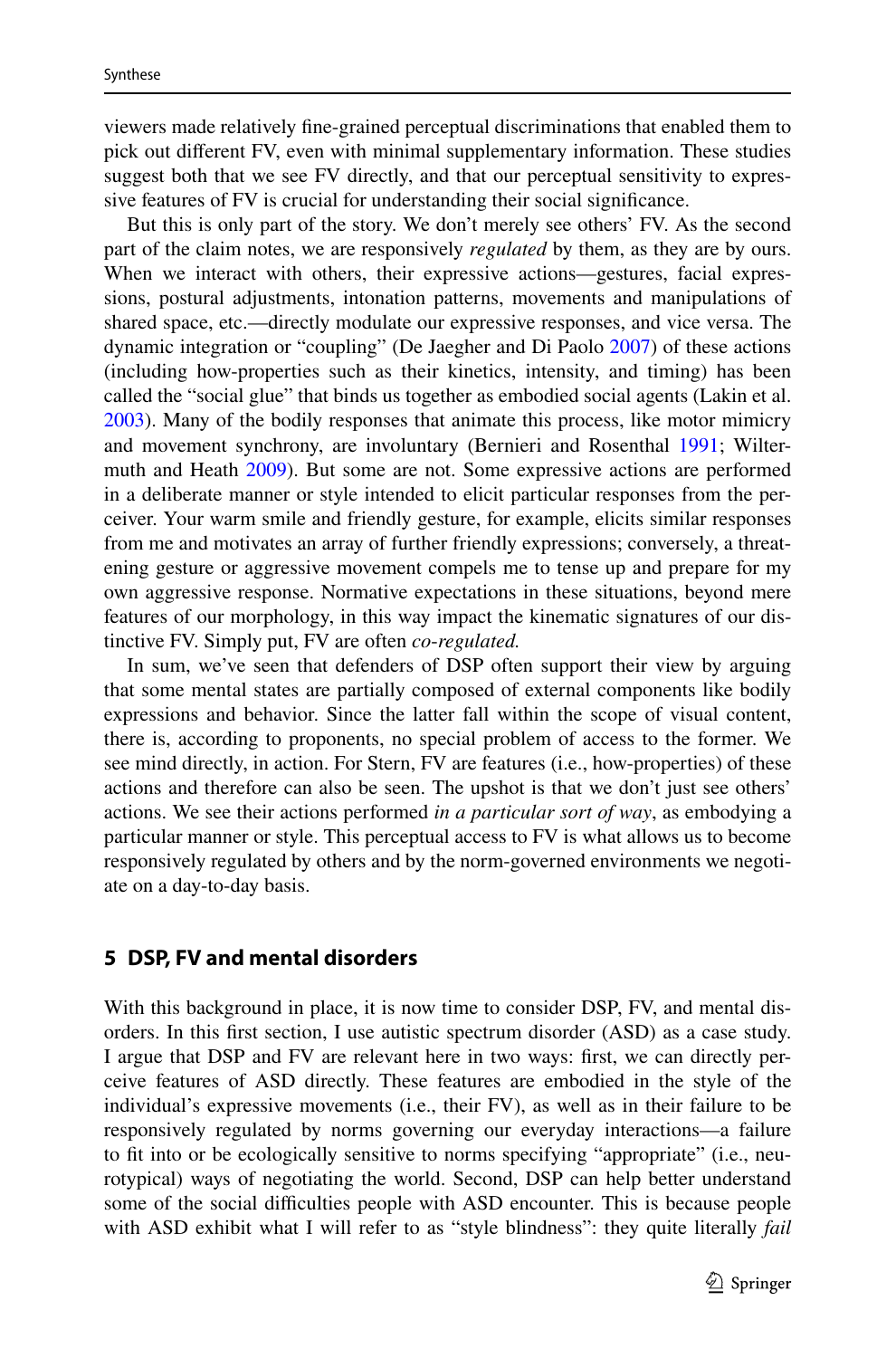*to see* certain qualities or patterns of neurotypical FV, which impairs their ability to become responsively regulated by the expressive norms regulating neurotypical interactions. These DSP-motivated insights suggest possibilities for developing fexible, more inclusive FV encompassing neurotypical and non-neurotypical patterns of social engagement.

#### **5.1 FV and ASD**

ASD is a disorder spanning a spectrum of social abnormalities. While these abnormalities are wide-ranging and vary with age and individual ability, they tend to cluster around a diagnostic triad of social, communicative, and imaginative difculties (Frith [2003](#page-20-11); Rutter and Schopler [1987](#page-23-14)). People with autism often exhibit a preference for order, predictability, and routine, and they can become preoccupied with a specific subject or activity. Deficits in affective bonding and emotional behavior are also present (Hill and Frith [2003;](#page-21-11) Hobson [1993](#page-21-12)). Individuals struggle with various aspects of social attunement: they often avoid direct gaze, have difficulty perceiving and decoding nonverbal cues found within facial expressions, gestures, and postures, and struggle to connect and develop relationships with peers. In short, most of the behaviors needed to establish and regulate social interactions are impaired (Gallese and Rochat [2018](#page-20-12)).

For several decades, these social difficulties were thought to arise from a core Theory of Mind defcit that impedes the individual's ability to attribute mental states to others and to use these attributions to predict and interpret their behavior (Baron-Cohen et al. [1985](#page-19-5)). But this cognitivist and individualistic approach is no longer the consensus view. One worry is that it overlooks *embodied* and *relational* features of the individual's social impairment—including self-other mapping defcits that arise from a dysfunction of perception–action coupling mechanisms (Rochat et al. [2013\)](#page-22-12), as well as the role that interpersonally-distributed interactive factors play in shaping characteristic dysfunctions (De Jaegher [2013;](#page-20-13) Gallagher and Varga [2015a](#page-20-14); Hobson [2002](#page-21-13); Schilbach [2016\)](#page-23-6).

Especially pertinent to DSP is growing sensitivity to the way people with autism use their bodies to move, express emotions, and perceptually respond to the social and material world around them (Doan and Fenton [2013](#page-20-15); Eigsti [2013](#page-20-16); Leary and Donnellan [2012\)](#page-22-13). Sensorimotor approaches focus on the role that ASD FV play in helping individuals organize sensory information (Donnellan et al. [2012](#page-20-17)). From a neurotypical perspective, these FV may seem unusual or strange; their timing and kinematic qualities can appear odd or contextually inappropriate. For example, people with ASD may have an unusual gait or posture, and exhibit movements, tics, and habits (e.g., rocking, hand-fapping, spinning, exaggerated gestures, etc.) that are off-putting. But first-person reports suggest that people with autism experience their embodiment from the inside in ways that depart from neurotypical experience, too. The character of these anomalous bodily experiences contributes to their distinctive FV, which in turn leads to difficulties interacting with the social world of neurotypicals (Fuchs [2015](#page-20-18)). Both dimensions of ASD FV therefore warrant more careful consideration.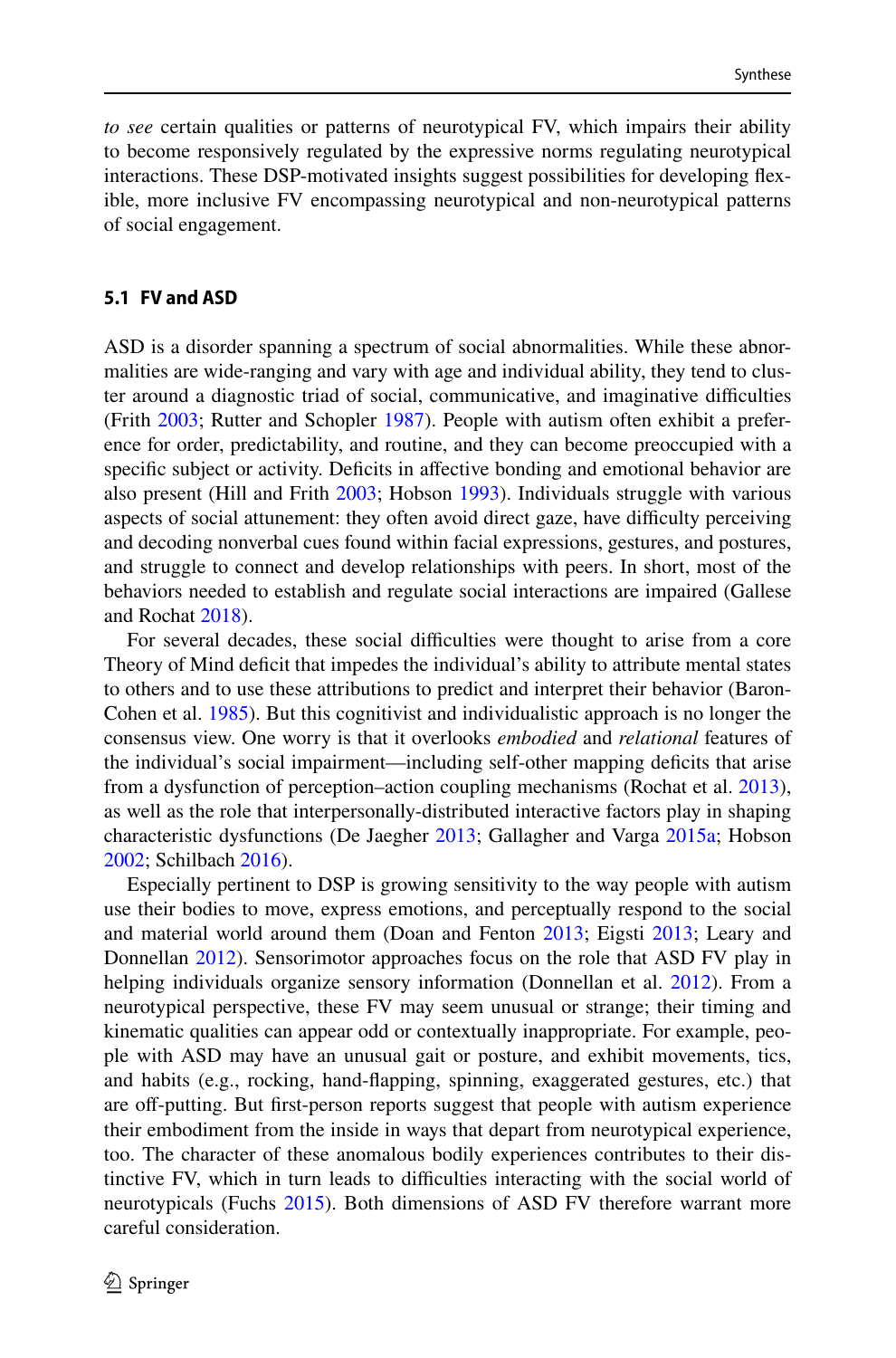We can distinguish these two dimensions of ASD FV considered from an *internal* (frst-person) and *external* (third-person) perspective, respectively. To begin with the former: first-person reports indicate that people with autism experience difficulties controlling, executing, and combining movements—from fne motor control, grip planning, and anticipatory movements, to more complex action-sequences like gesturing, reaching for a book, dancing, or negotiating a crowded hallway (Eigsti [2013;](#page-20-16) Leary and Hill [1996;](#page-22-14) Whyatt and Craig [2013\)](#page-23-15). Sometimes this feeling results not just from objective, measurable coordination difculties but also from a *felt* sense of diminished agency or loss of bodily control. This feeling seems connected to the sense that one's body has a mind of its own, particularly when stressed or overstimulated: "I had an automatic urge to touch my body—rub my thighs or my stomach and chest" (Robledo et al. [2012,](#page-22-15) p. 6). At other times, however, individuals with ASD report diminished proprioceptive and kinaesthetic awareness of limb position and spatial orientation (Blanche et al.  $2012$ ). Difficulty locating one's body in space can lead to challenges when it comes to smoothly interacting with the environment (Robledo et al. [2012](#page-22-15)). In order to cope, some individuals seek sustained deep pressure or joint compression to regain a felt sense of bodily integrity (Leary and Donnellan [2012](#page-22-13), p. 60). Strategies include lying on the foor under a mattress or sofa cushions, jumping on the foor or bed, wearing multiple layers of clothing, banging fists on hard surfaces, or sitting in a plush recliner, bathtub, or swimming pool in order to have the experience of being touched all over.<sup>[9](#page-10-0)</sup>

These anomalous bodily experiences lead some people with ASD to feel as though their FV do not smoothly integrate with neurotypical patterns of interaction. For example, one individual says that, "I was sitting on the foor and when I got up after looking at a couple of books, my friend said I got up like an animal does"—and further, that although she is aware that her FV difer from those of neurotypicals, she remains unsure of *how* they difer, exactly (Robledo et al. [2012](#page-22-15), p. 6). Another says that she will easily "lose the rhythm" required to perform sequences of action requiring two or more movements, and that "[e]verything has to be thought out" in advance (ibid., p. 6), which gives her movements an excessively stif and unnatural quality. This felt disconnection both from their own body and from neurotypical FV, along with the negative reactions often perceived in others, can lead to frustration: "I have been endlessly criticized about how diferent I looked, criticized about all kinds of tiny diferences in my behavior…No one ever tried to really understand what it was like to be me..." (ibid., p. 6).

These reports capture the character of ASD FV from the frst-person perspective, which includes both anomalous bodily experiences (e.g., diminished sense of agency and proprioception) as well an awareness that their ASD FV are not responsively integrated with patterns of neurotypical FV. From a third person or external (neurotypical) perspective, ASD FV also have an anomalous character. For example, people with ASD may repeatedly shrug, squint, pout, or rock back

<span id="page-10-0"></span><sup>&</sup>lt;sup>9</sup> Temple Grandin ([2006\)](#page-20-19) developed her "squeeze machine", as she termed it, to help regulate her anxiety and replicate the experience of human touch without the need to engage with another person. See Krueger ([2015\)](#page-21-14).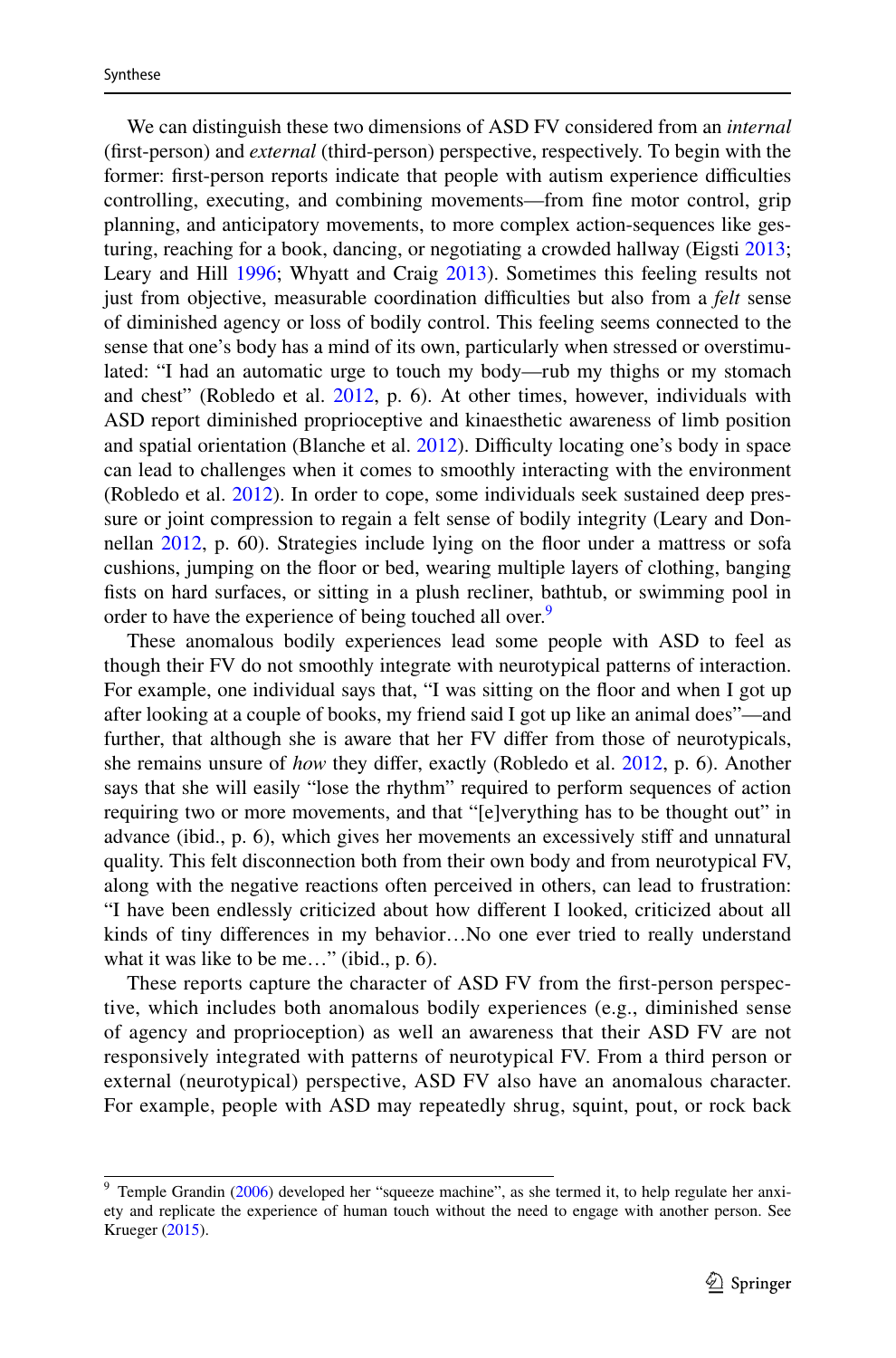and forth; repeatedly touch a particular object; turn away when someone tries to engage with them; maintain an unusual or inert posture, or appear "stuck" in indecisive movements for an uncomfortably long period of time; have trouble imitating actions; and require explicit prompts or cues to perform an action (Donnellan et al. [2012](#page-20-17); Leary and Donnellan [2012](#page-22-13); Robledo et al. [2012\)](#page-22-15). A striking example here is delayed response in conversation. Donnellan and colleagues found that twelve young adolescents with minimal verbal skills, all of whom were labelled developmentally disabled or autistic, were in fact capable of ofering competent conversational responses—but only, on average, after fourteen seconds of silence (Leary and Donnellan [2012](#page-22-13), p. 57). Most neurotypicals would consider this long a pause awkward and either quickly change the subject or abandon the conversation altogether.

The important point is that, for sensorimotor approaches, ASD FV—considered from both a frst- and third-person perspective—are constitutive of autism. ASD is not something *separate* from these FV, a cognitive impairment or neural dysfunction hidden inside the individual's brain. Rather, these FV comprise experiential and behavioral dimensions that together make up the ontology of autistic ways of being in the world—autistic ways of moving, perceiving, and emoting (De Jaegher [2013\)](#page-20-13). Indeed, diagnostic criteria for ASD within DSM-5 specifcally pick out features of these FV: e.g., defcits in social-emotional reciprocity; abnormalities in eye contact and body language or deficits in understanding and use of gestures; stereotyped or repetitive motor movements; hyper- or hyporeactivity to sensory input, etc. (American Psychiatric Association [2013,](#page-19-7) pp. 41–42). To see these FV is therefore to features of ASD in action. If DSP is true, we have perceptual access to these features as directly as we do neurotypical states, such as when we see part of another's happiness embodied in their smile or anger in their frown.

To be clear about the scope of this claim, these characteristic FV need not be considered *exhaustive* of ASD, just as behavioral expressions of neurotypical emotions need not be considered exhaustive of the ontology of that emotion. It is likely that, as with emotions, ASD FV are what I have elsewhere in discussing DSP referred to as "hybrid" phenomena: distributed processes straddling internal (neural, physiological, phenomenological) and external (behavioral, expressive) parts (Krueger [2012\)](#page-21-0). So, it could be, for example, that Theory of Mind deficits (Baron-Cohen et al. [1985](#page-19-5)) and/or a dysfunctioning mirror neuron system (Ramachandran and Oberman [2006](#page-22-16)) are also parts of ASD. But the idea that ASD can be *reduced* to cognitive defcits or neural dysfunctions faces, as we've seen, increased skepticism. It now appears more likely that ASD is a multilevel, multidimensional process whose outcome is driven by the interplay of diverse factors operating at diferent time-scales (evolutionary, cultural, social, individual-psychological) and levels of description (biological, cognitive-behavioral, phenomenological, sociocultural) (Bolis et al. [2017](#page-19-1); Happé et al. [2006;](#page-21-15) Kendler et al. [2011](#page-21-16); Walter [2013\)](#page-23-16). In other words, ASD has a complex ontology that cannot be comprehensively understood by viewing characteristic social impairments merely as disordered function within single brains. Rather, characteristic features depend upon both circumstances and where one is located on the spectrum and may therefore vary by individual in terms of intensity and prominence (Gallagher and Varga [2015a](#page-20-14)). ASD thus involves a range of cascading disrupted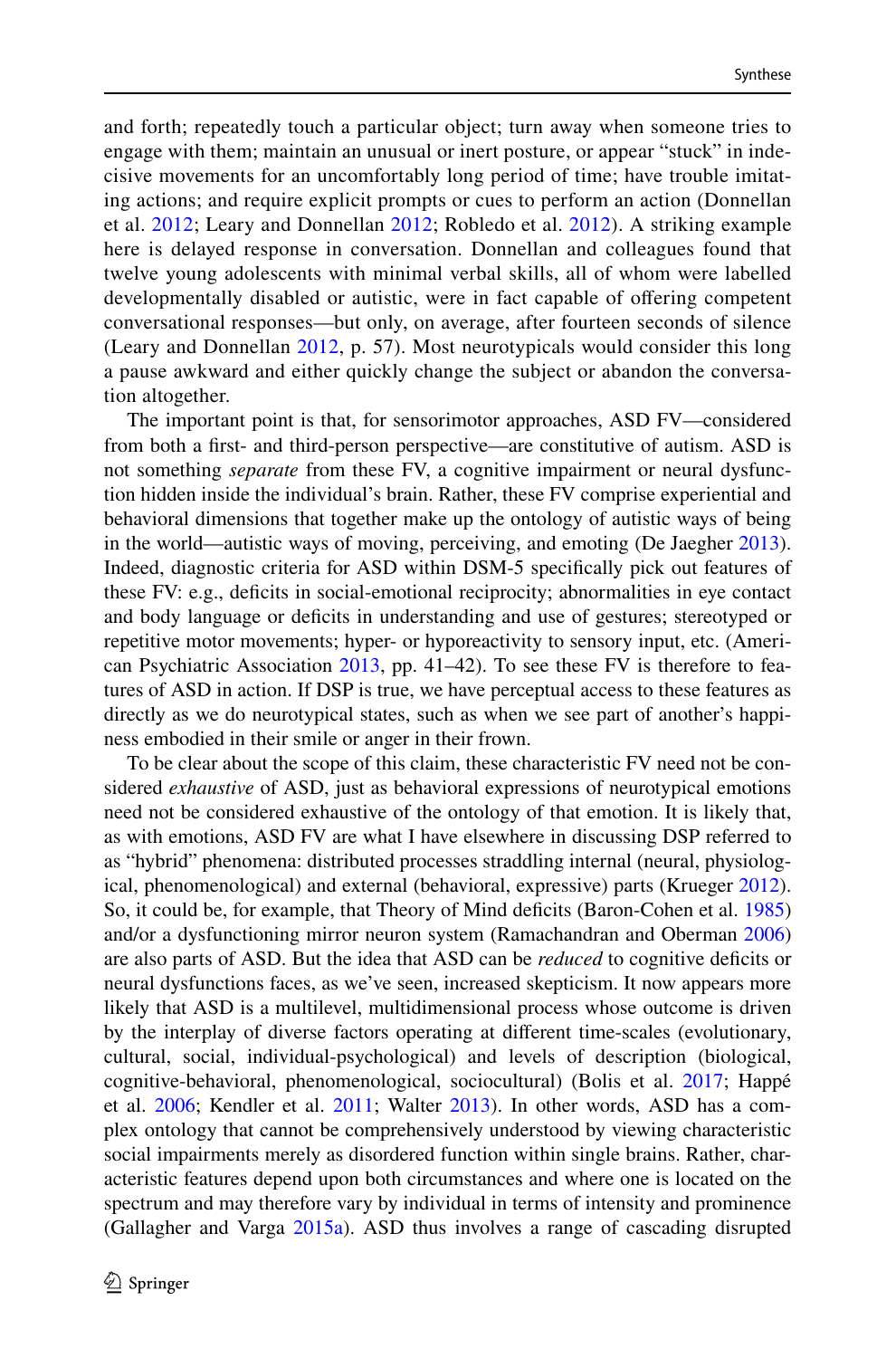processes, some of which have world-facing parts and dynamics that can be directly seen by others.

#### **5.2 Style blindness and normativity**

Earlier, I suggested that DSP and FV are relevant to considerations of ASD in a second way. Not only can these ideas help illuminate ways neurotypicals have direct perceptual access to features of ASD in action. Additionally, DSP can help us better understand the source of some of the social difficulties people with ASD encounter. This is because people with ASD exhibit what I will refer to as "style blindness": they quite literally *fail to see* some patterns or qualities of neurotypical FV, which impairs their ability to become responsively regulated by the expressive norms regulating neurotypical interactions. This insight has consequences for how we think about the phenomenology of autistic ways of being in the world, and what sort of strategies we might employ to construct more inclusive FV encompassing ASD and neurotypical patterns of social engagement.

Support for style blindness in ASD comes from a number of sources. Several studies found that children with ASD have difficulties imitating actions performed with different styles (Hobson and Lee [1999](#page-21-17); Hobson and Hobson [2008](#page-21-18)). These children did not difer from typically-developing children when it came to imitating the goal-directed nature of complex intentional actions (i.e., recognizing and imitating what- and why-properties) (cf. Boria et al. [2009](#page-20-20); Hamilton et al. [2007](#page-21-19)). But they did struggle to imitate the *style* of the action (e.g., how-properties such as gentle or forceful), particularly when these how-properties were inessential for achieving the goal. One possible explanation for this result is the weak propensity of children with ASD to identify with others (Hobson [2002\)](#page-21-13). But this imitative deficit does not on its own demonstrate a defcit in perceiving and understanding FV. In other words, the latter need not be seen as a *primary* deficit; it could be a secondary impairment parasitic on more fundamental deficits in self-other identification.

However, support for the idea that style blindness may be a primary perceptual deficit in ASD comes from another recent study. Rochat et al. ([2013\)](#page-22-12) investigated whether individuals with ASD were able to recognize FV expressed within dyadic interactions. Twenty high-functioning patients with confrmed diagnosis of ASD, along with twenty neurotypical controls, viewed sequences of short video-clips of diferent types of actions involving two people sitting across from one another at a table. Actions included giving a high fve, shaking hands, pointing, caressing the other's forearm, taking the other's hand, giving or retrieving a mug, and holding up their hand to signal "stop" to the interlocutor. The same type of action (i.e., with the same what- and why-properties) was performed with diferent FV (i.e., diferent how-properties): e.g., a vigorous handshake in one clip, a gentle handshake in the other. Participants viewed combinations of these action clips and were then asked to make judgments about them. While participants with ASD were similar to neurotypicals in recognizing what- and why-properties, they made frequent errors in FV recognition—including showing significant difficulty recognizing similar FV (e.g., gentle) across diferent actions (e.g., handshake vs. high fve). This study advances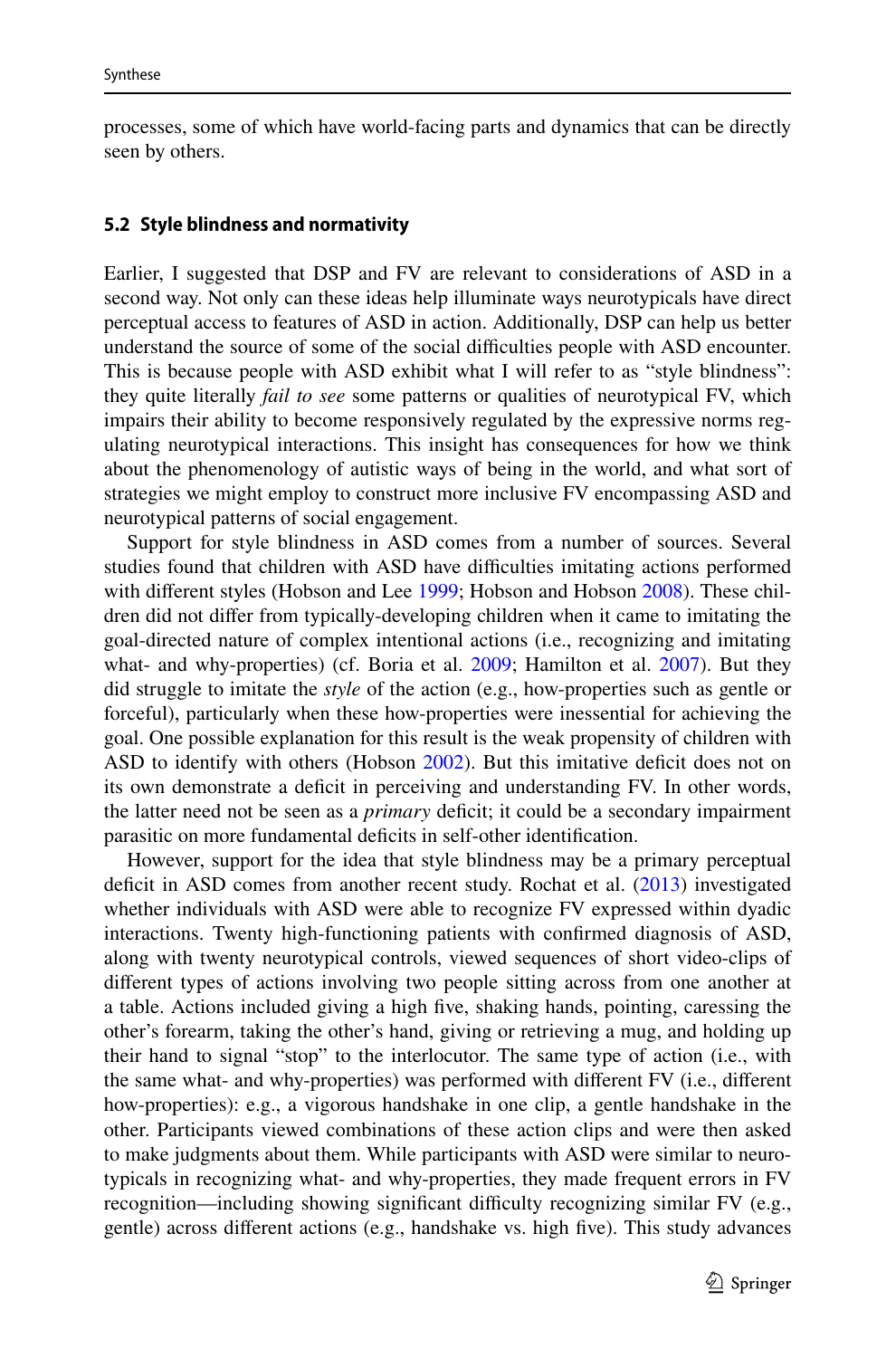previous work insofar as it suggests that difculties perceiving FV in ASD are not limited to an imitative context but are rather a primary defcit, a perceptual inability to extract socially salient information from others' kinematics (ibid. p. 1922).

The idea that ASD involves a perceptual defcit in FV detection gains force when considered with evidence from other complementary studies. A number of authors highlight atypical processing of low-level, sensory, and perceptual information in autism (Dakin and Frith [2005;](#page-20-21) Happé [1999;](#page-21-20) Mottron et al. [2006\)](#page-22-17). Children with ASD have difficulty extracting relevant social information from biological cues (Rutherford et al. [2006](#page-23-17)) and fail to interpret human activities portrayed in point-light displays (Blake and Shifrar [2007](#page-19-8)). Children and adults with ASD struggle processing social information in facial expressions, bodily movements, and gestures (Reed et al. [2007\)](#page-22-18), especially when asked to report emotions in observed facial expression and actions (Ashwin et al. [2006](#page-19-9); Atkinson [2009;](#page-19-10) Hubert et al. [2007](#page-21-21); Teunisse and de Gelder [2001\)](#page-23-18). This perceptual deficit appears to be cross-modal. For example, there is evidence that individuals with ASD have difculty identifying emotions from vocal cues (Philip et al. [2010\)](#page-22-19); some children with ASD exhibit a general lack of responsiveness to human voices (Bruneau et al. [2003;](#page-20-22) Rogier et al. [2010](#page-23-19)). Taken together, these studies collectively support the idea that a perceptual impairment in recognizing FV (i.e., style blindness) may be a core constituent of social defcits in ASD—one with cascading efects on their ability to connect and share with others in everyday life (Gallese and Rochat [2018](#page-20-12), p. 158).

If people with ASD quite literally cannot see some expressive qualities of neurotypical FV, they cannot respond to them—although as we saw previously, they may nevertheless be aware of their existence via the negative evaluations of others. This insight can help better understand the phenomenology of ASD in a number of ways. Not only can it help neurotypicals better understand what it's like to perceive the social world from the perspective of someone with ASD. Additionally, it can also help clarify why people with ASD often experience anxiety when negotiating the norm-structured environments of the neurotypical social world. This anxiety may stem from an awareness of perceptually-inaccessible information, embodied in FV, that most neurotypicals take for granted; this information is needed to responsively conform to, and be regulated by, social environments at home, work, or play (McGeer [2001](#page-22-20)). Crucially, it is awareness of the background presence—but *perceptual absence*—of these (neurotypical) norms, embodied in (neurotypical) FV, that makes the diference. This is confrmed by the fact that high-functioning autistic people report that, despite anxiety and difculties interacting with non-autistic people, their interactions with other autistic persons are efficient and pleasurable (Schilbach [2016;](#page-23-6) see also Komeda et al. [2015\)](#page-21-22). The latter are governed by ASD-friendly norms, expectations, and FV distinct from the former.

Before concluding this section, there are two important points to note. First, it is important to emphasize that ASD FV do not necessarily *lack* normativity, even though their kinematics may difer from neurotypical FV. Like neurotypical FV, they are responsive to particular features of the context in which they arise, and often play a central role in helping individuals more efectively adjust to and negotiate that environment. For example, consider rhythmic, repetitive movements of the body often referred to as "self-stimulation" or "self-stims" (Leary and Donnellan [2012,](#page-22-13) p.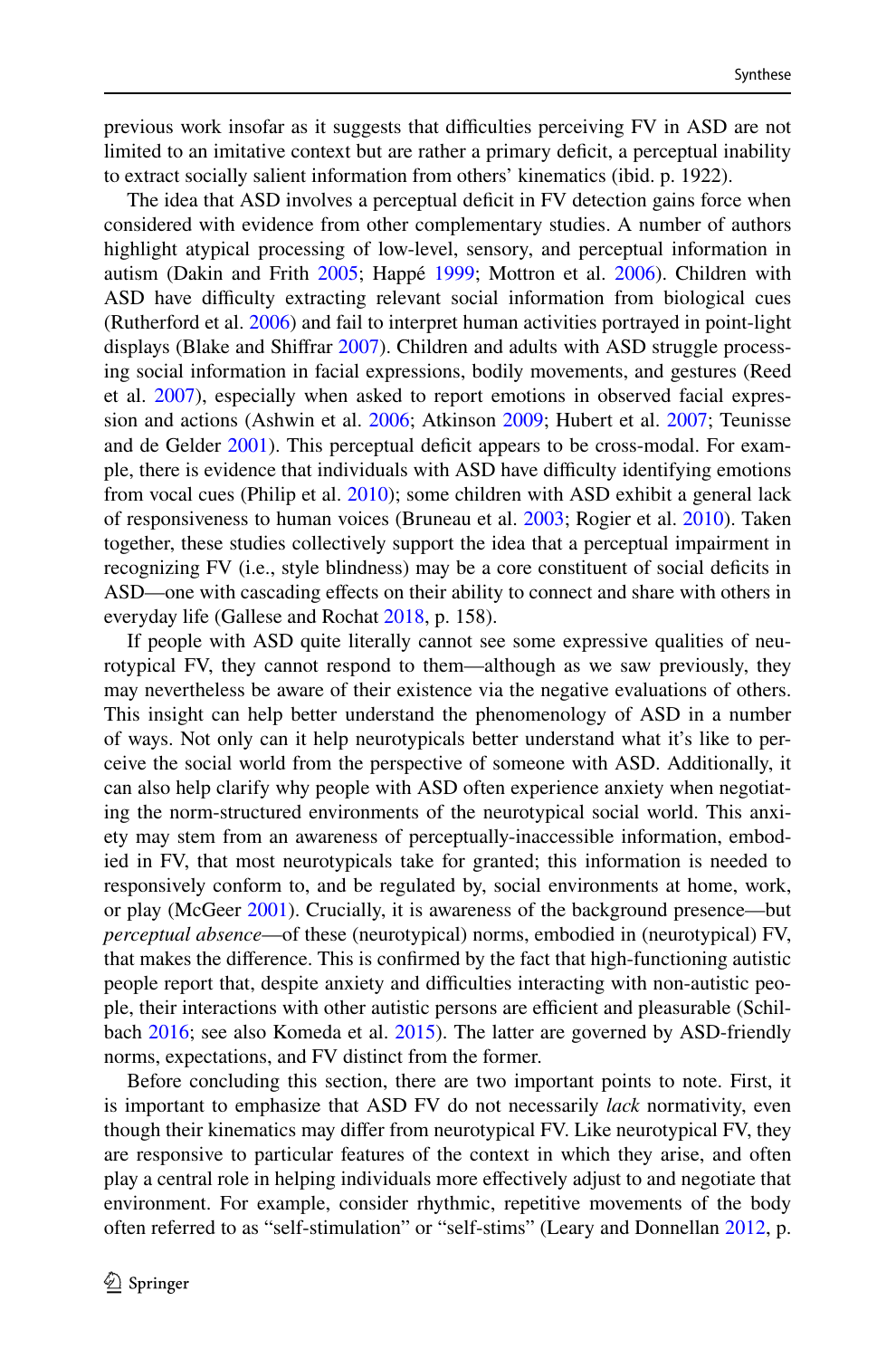51). Self-stims like hand-fapping, fnger-snapping, tapping objects, repetitive vocalizations, or rocking back and forth are often seen as socially undesirable, meaningless behaviors. Treatment programs have traditionally tried to suppress or eliminate them (e.g., Azrin et al. [1973](#page-19-11)). However, from a sensorimotor perspective, self-stims may instead be effective ways of managing incoming sensory flows—for example, when incoming information threatens to be overwhelming (i.e., hypersensitivity), or in cases where the individual requires heightened arousal in order to more efectively access further information (i.e., hyposensitivity). If we accept something like an enactive story of perception (Noë [2004\)](#page-22-21), which sees perceptual consciousness as partially constituted by bodily activities—movements of the eyes and head; focusing and refocusing attention; reaching, grabbing, manipulating, etc.—that support our skillful engagement with the world, it's unclear why self-stims shouldn't likewise be counted as proper parts of autistic ways of perceptually inhabiting and engaging with the world. More simply, self-stims may be enactive processes by which individuals with ASD skillfully meet the physical, perceptual, and emotional demands of their situation (Leary and Donnellan [2012](#page-22-13), p. 51).

The second point is this: these insights suggest that the disturbance or breakdown leading to social impairment in ASD is, in an important sense, *symmetrical*. In light of their style blindness, it may well be that children and adults with ASD inhabit a diferent social-perceptual world than do neurotypicals, one organized by diferent FV, norms, and interpersonally-salient information (Klin et al. [2003](#page-21-10)). However, neurotypicals have as much trouble skillfully inhabiting *their* world as they do *ours* (McGeer [2009](#page-22-22), p. 310). Many of the social difficulties people with ASD face result from neurotypical FV, norms, and expectations that simply aren't adequate to meet the FV, norms, and expectations distinctive of ASD ways of being in the world. Again, recall that high-functioning autistic people report efficient and pleasurable interactions with other autistic persons, even when they struggle to interact with neurotypicals (Schilbach [2016](#page-23-6)).

To be clear, it's not as though people with ASD and neurotypicals inhabit *entirely* diferent worlds, of course; there are clearly areas of overlap. Nevertheless, a lesson of this enactive and DSP-inspired approach is that there are phenomenologically substantive diferences in how neurotypicals and people with ASD experience and inhabit the world, respectively—diferences that must be acknowledged. Working within the constraints of some of these diferences, as we'll now see, has consequences for thinking about intervention and therapeutic strategies.

#### **5.3 Enacting inclusive FV**

Since ASD has for several decades been thought to consist in a Theory of Mind defcit, prominent treatment and intervention strategies are generally geared toward helping individuals develop their individual mentalizing capacities, such as their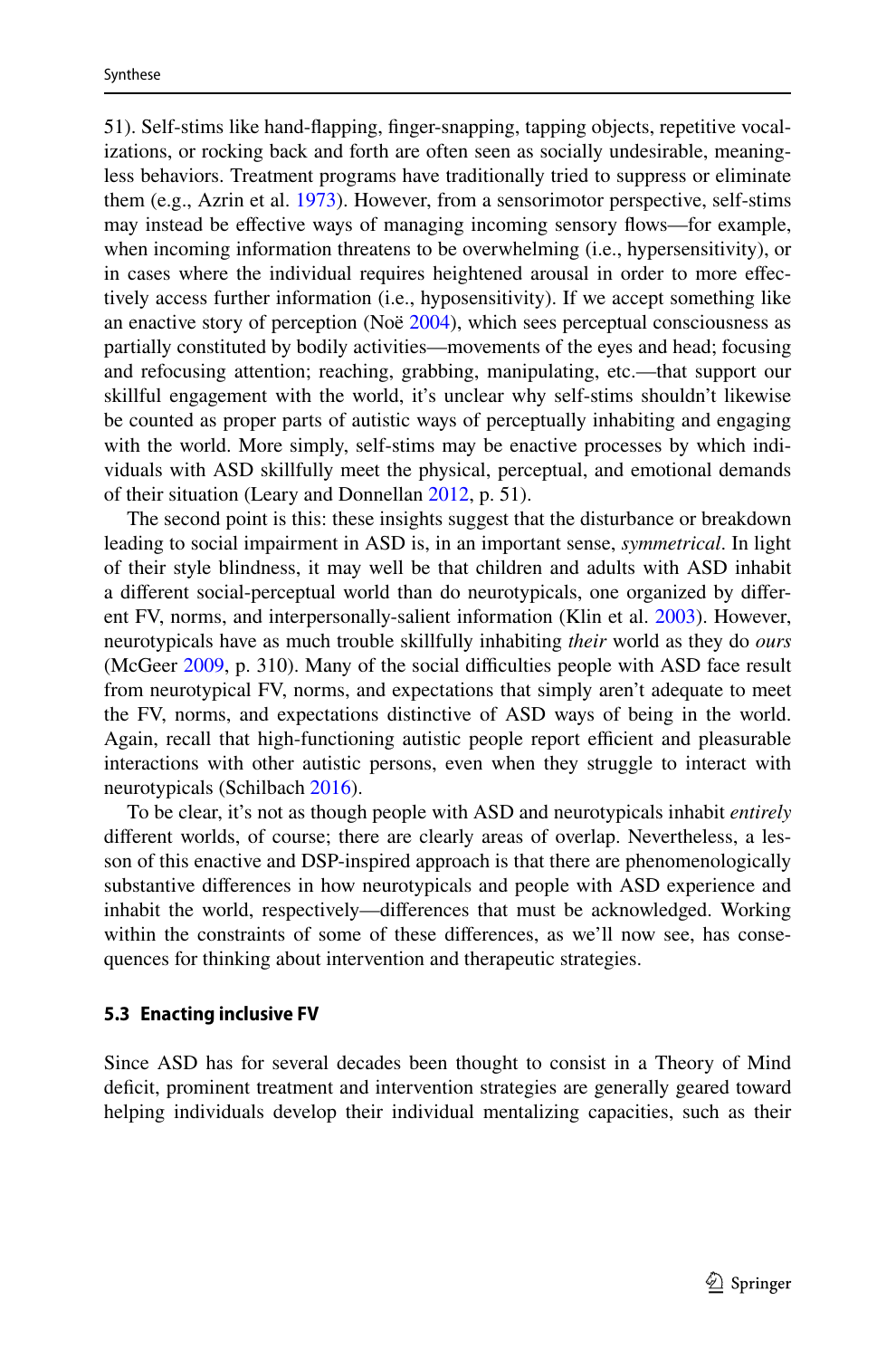ability to represent themselves and those around them (Begeer  $2014$ ).<sup>10</sup> Based on the previous discussion, however, we can now see at least two shortcomings to such approaches. First, they overlook the role that embodied and interactive features play in shaping characteristic impairments and ofer few resources for addressing these features. Second, they presuppose that social difficulties in ASD consist in a failure to conform to normative expectations of neurotypicals, without acknowledging (or ofering resources to address) the two-way nature of these impairments.

So how might these enactive insights inform more efective intervention strategies? To take one example, consider ASD and music therapy, which can involve listening, singing, or joint music-making. According to Srinivasan and Bhat ([2013\)](#page-23-20), music-based interventions are attractive for individuals with ASD for three reasons. First, they may help address core impairments in joint attention, social reciprocity, and verbal and nonverbal communication, along with comorbidities of atypical perception, motor performance, and behavioral problems. Second, children with ASD may fnd these interventions particularly pleasurable since they often have enhanced pitch processing abilities and musical memory compared to typically developing children (Heaton [2003](#page-21-23)). Third, music-based activities can provide a non-intimidating context in which to interact with musical instruments and engage in predictable musically-guided interactions with social partners (Darrow and Armstrong [1999\)](#page-20-23). There is evidence that music-based interventions for children with autism are efective; they can positively impact various forms of development, including communicative, social-emotional, and motor development. For example, music therapies can facilitate verbal and gestural skills in children with ASD; enhance social skills such as eye contact, joint attention, mimicry, and turn-taking; and they may also support the improvement of fne and gross motor skills (Srinivasan and Bhat [2013](#page-23-20)).

In light of the previous discussion, music therapies are potentially efective, I suggest, because musical activities like listening, singing, and joint music-making provide a regulative context in which children with ASD can—alongside neurotypicals—co-construct *alternative musically*-*guided FV.* Musical environments in this sense act as "scafolding" for regulating attention, afect, and behavior (Krueger forthcoming b). Musically-generated auditory and rhythmic signals can regulate attention and movement in a number of ways: by infuencing the timing of motor neuron discharge; decreasing felt muscle fatigue; facilitating automatic movements by providing predictable temporal cues; improving reaction time and response quality through facilitated responsive anticipation; and providing auditory feedback for proprioceptive control mechanisms (Thaut [1988](#page-23-21), p. 130).

Instead of expecting children with ASD to responsively conform to neurotypical FV, both instead quite literally meet in the music; musical environments function as a common space for developing shared (i.e., musically scafolded) FV in which participants are jointly responsive. Music is a particularly powerful resource for enacting shared FV. While musical dynamics may share some expressive features

<span id="page-15-0"></span><sup>&</sup>lt;sup>10</sup> This cognitivist orientation is apparent in the names of existing programs like "mind-reading" training (Golan and Baron-Cohen [2006\)](#page-20-24), "picture-in-the-head teaching" (Swettenham [1996\)](#page-23-22), and "thoughtbubble training" (Wellman et al. [2002](#page-23-23)).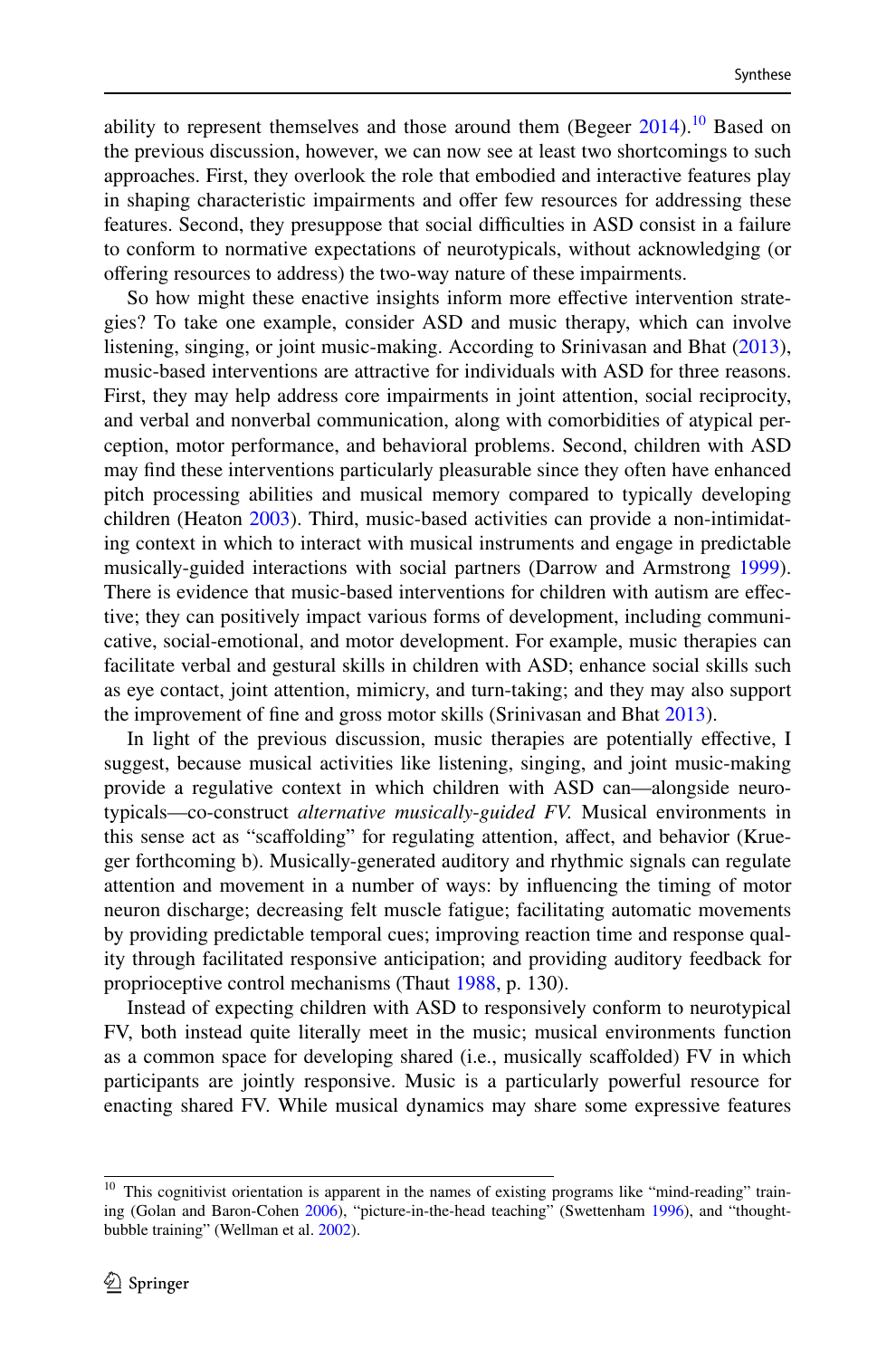with human FV (Kivy [1989\)](#page-21-24), they exhibit these expressive features in a non-visual format. For children with ASD, this is important. Despite signifcant language impairments and, as we've seen, difficulties seeing kinematic elements of human FV, children with ASD appear to have relatively unimpaired musical skills (Bonnel et al. [2003](#page-19-13); Heaton [2003\)](#page-21-23). So, while they may not reliably see or respond to kinematic features of neurotypical FV, they can nevertheless be responsively guided by auditory-motor dynamics found within *musical* FV. And within this musical context, then, children with ASD and neurotypical participants can jointly enact new and more inclusive forms of shared FV that facilitate richer social connections.

Strategies for enacting more inclusive FVs can have therapeutic signifcance in other domains of mental health and social functioning. Some of these strategies also involve musically-scafolded FVs. For example, there is evidence that music can scafold therapeutic FVs in schizophrenia (Talwar et al. [2006\)](#page-23-24) and depression (Erkkilä et al. [2011](#page-20-25)), potentially leading to short-term reductions in symptoms and improvements in general functioning.

But other inclusive strategies need not involve music. Michael et al. [\(2015](#page-22-23)) tested the efficacy of social skills interventions for teenagers with Moebius Syndrome (MS), a rare form of congenital bilateral facial paralysis. These interventions train individuals with MS to enact alternative, non-face-based FVs (e.g., increased gesture, use of eye contact, body language, spatial confgurations, prosody) to compensate for their lack of facial expressivity. It is likely that some of the social difficulties people with MS experience stem from interaction partners *without* MS feeling uncomfortable or confused by their facial paralysis (ibid., p. 2). In other words, like ASD, MS is a *two*-*way* impairment: people with MS fail to conform to normative expectations about how social information like feedback and appraisal should be conveyed—i.e., primarily via the face—and interaction partners without MS are thus unsure how to proceed (Krueger and Michael [2012\)](#page-21-3). However, Michael and colleagues found that compensatory FVs can ameliorate some of these challenges. An increase in non-face-based FVs in people with MS can lead to an increase in similar FVs in partners without MS—and heightened levels of mutual rapport while decreasing fdgeting and other nervous behavior. In other words, FVs are "contagious". Individuals with MS can thus use social skills training to enact alternative FVs that, in suitably open and responsive interaction partners, may lead to greater levels of social comfort and feelings of belonging. Future empirical work might investigate which kinematic aspects of FVs (e.g., hand gestures, eye contact, prosody, postural adjustments, etc.) are more readily automated than others, and thus help clarify which aspects are subject to conscious control and which are more resistant (Michael et al. [2015](#page-22-23), pp. 9–10).

## **6 Further implications and conclusion**

This discussion has primarily focused on DSP and ASD. The latter, as we've seen, is partially constituted by distinctive FV that can be seen by others. Might this be the case for other mental disorders?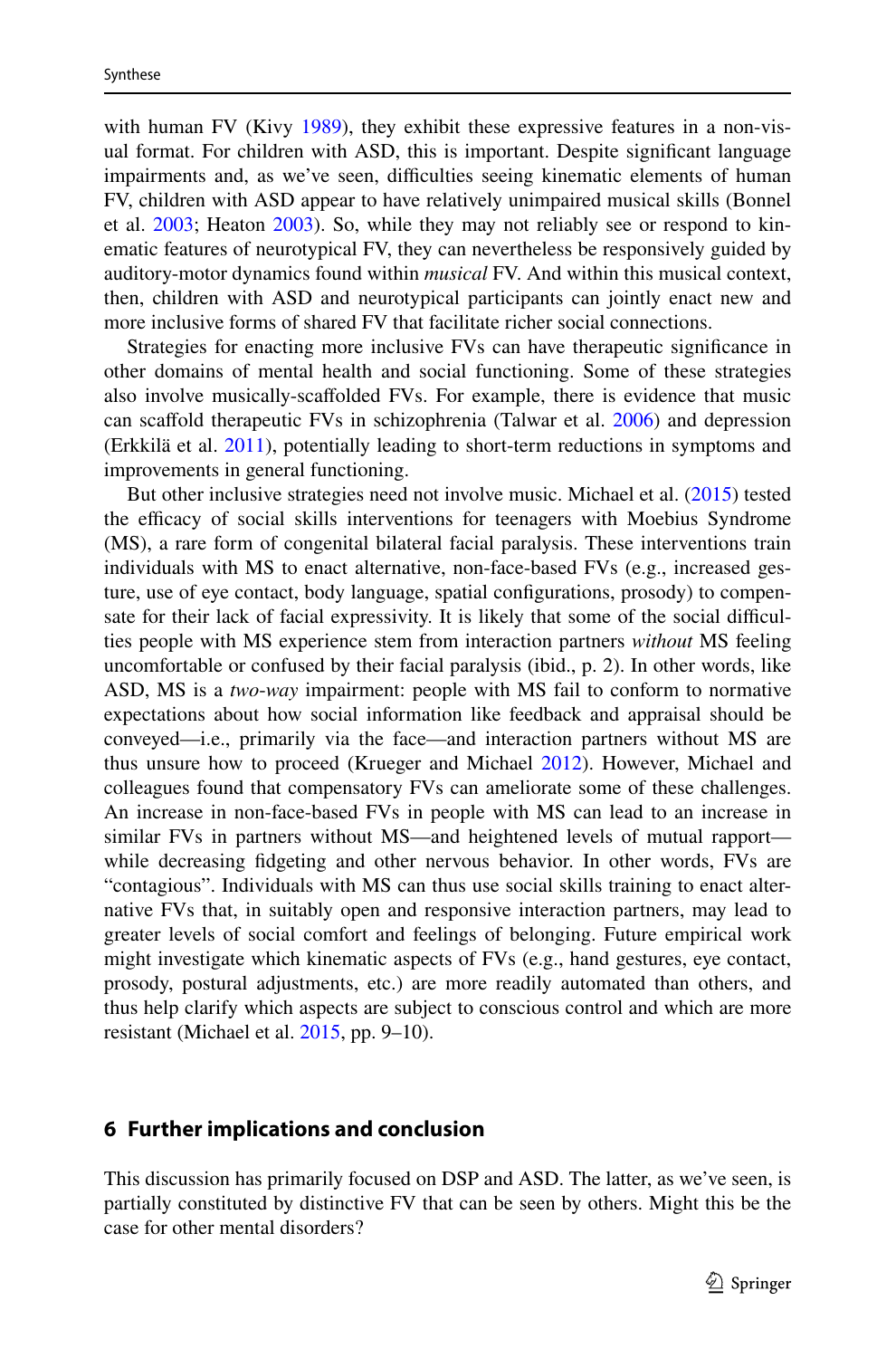Consider DSP and schizophrenia. In the mid-twentieth century, the Dutch psychiatrist H.C. Rümke coined the term "praecox feeling" to describe an intuitive process for early identifcation of schizophrenia. For Rümke, praecox feeling refers to the subtle unease a skilled psychiatrist may feel when interviewing someone in the prodromal phase, prior to their frst psychotic episode. This feeling arises from an inability to make afective contact with the patient; the interaction patterns that normally allow us to responsively connect with others are lacking or disrupted, and the entire qualitative structure of the exchange is somehow "of". For Rümke, this praecox feeling is diagnostically signifcant. Whereas delusions, hallucinations, and severe disruptions of thought and behavior are readily-discernible symptoms of later-developing "active" or psychotic phases, prodromal symptoms tend to be subtler and more nonspecific (Yung et al. [1996](#page-24-0)). However, a skilled psychiatrist guided by this praecox feeling—may pick up on them and use them as a heuristic for diagnostic judgments.

Rümke describes the praecox-feeling this way:

Often the praecoxfeeling is felt even before one has spoken to the patient; the condition is recognized by mere observation of body-posture, facial expression, motor behavior — *the whole of the person's expressivit*y. It is intuitively felt that all these are disturbed, i.e., changed with respect to the norm (Rümke 1948[/2012](#page-23-25), my emphasis).

For Rümke, features of the individual's developing schizophrenia are perceptually available in the character of their embodiment and the (disturbed) quality of their interpersonal engagements—their prodromal FV. Seeing these features are what gives rise to the praecox "feeling, induced in the clinician, [that] is the fnal and most important guideline" when it comes to early diagnosis (ibid., p. 194).

This is accomplished not just by becoming perceptually attuned to surface features of the patient's facial expressions, gestures, postures, and movements but also, crucially, to the temporal and expressive dynamics of their *overall style*. Prodromal FV are specifed by distinctive kinematic features (e.g., their "stif, bizarre, ceremonious" character) as well as by their normative character—specifcally, by the way they are consistently *misaligned* with physical, social, and symbolic features of the context in which they arise ("changed with respect to the norm", as Rümke puts it). So, when Rümke speaks of the "queerness" of the "famous empty smile" of schizophrenic patients, for example, he describes perceiving an expression that not only has unusual kinematic features (stifness, rigidity, ceremonial character held for an awkward length of time, etc.) but also one that is normatively insensitive to its context. The empty smile does not arise spontaneously, in the natural fow of conversation; it is not "geared toward the establishment of human contact" (ibid., p. 195). Instead, it is *over*-*performed*—the hyper-stylized expression of a "thoroughly isolated person" play-acting at being social and driven by a need to "re-establish contact" with others and the social world more generally (ibid., p. 195). Accordingly, this forced character is why, for Rümke, prodromal FV "lose their intentionality and mutuality". These features of prodromal FV are perceptually available.

For our purposes, the salient point is that perception, working in tandem with the praecox feeling, can be a reliable diagnostic tool by providing direct access to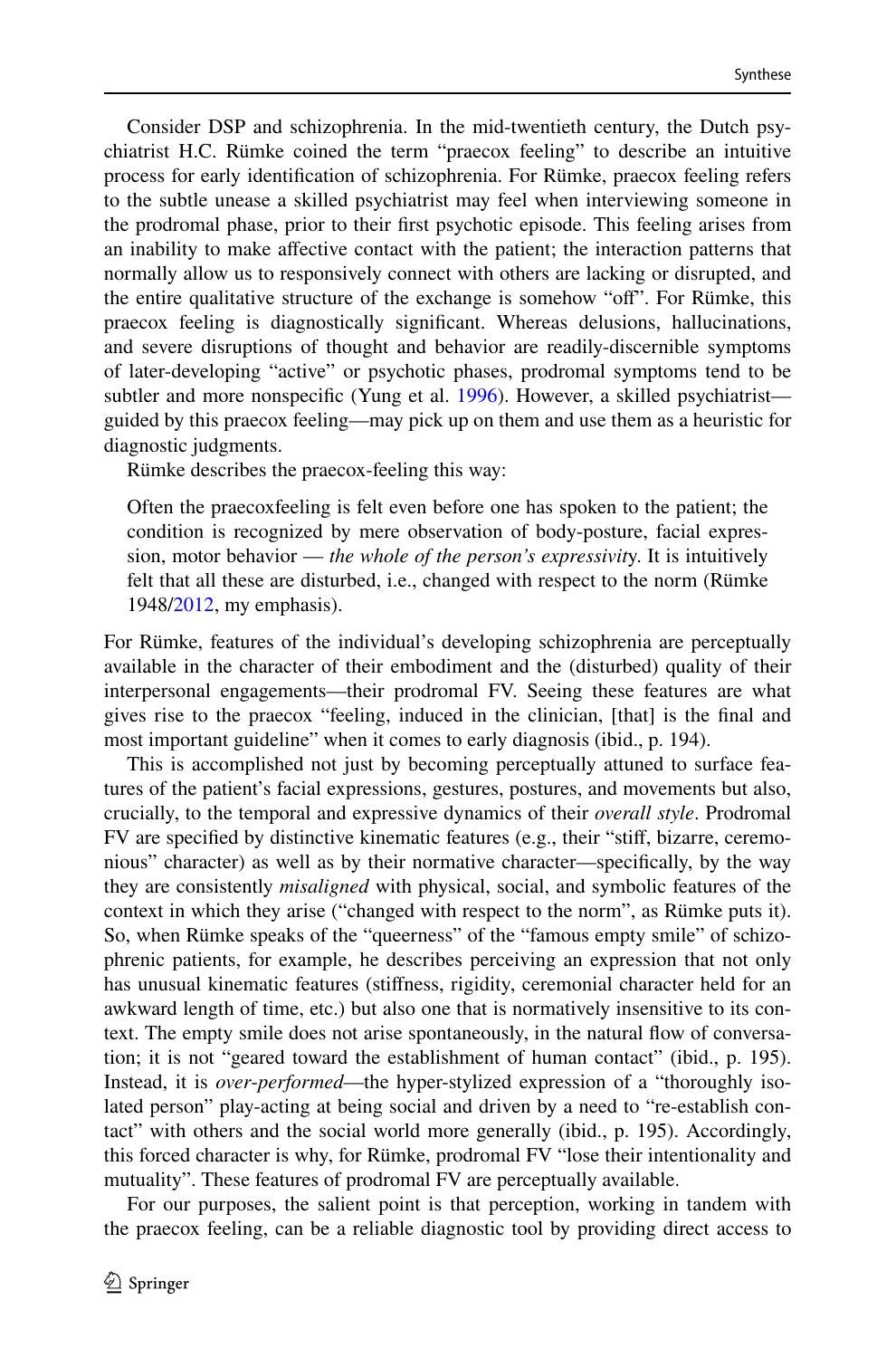prodromal features. This intuitive clinical approach is important for several reasons (Grube [2006\)](#page-20-26). First, standardized classifcation criteria (e.g., DSM-V) are not always suitable to complex or unstable settings—e.g., emergency situations requiring a quick diagnosis in order to begin therapeutic intervention—and thus require additional supplementary heuristics, which DSP can provide. Second, a symptombased diagnostic approach is on its own capable of providing sufficient diagnostic evidence. The felt quality of the patient's inability to connect and share with others, which modulates the intensity of the praecox feeling, needs to be part of the broad array of indices used to make diagnostic decisions. And there is evidence that this intuitive approach is diagnostically successful. Grube's [\(2006](#page-20-26)) study looked at 67 previously unknown patients, all of whom displayed acute symptoms belonging to the schizophrenic spectrum. Compared with standardized diagnostic classifcation, the felt intensity of the praecox feeling was found to be a remarkably accurate diagnostic indicator of schizophrenia (see Varga [2013](#page-23-26) and Moskalewicz et al. [2018](#page-22-24) for further discussion).

These considerations support Ingerslev and Legrand's [\(2017](#page-21-25)) recent call for the clinical encounter to be oriented around what they term a "responsive stance". From this stance, bodily manifestations of psychopathology—concretely manifest in, e.g., ASD or prodromal FV—are "not reduced to signs of organic dysfunction, nor to psychosomatic manifestation, which should be turned into words" (ibid., p. 64). This move presupposes that such FV are merely "observable secondary efects of [the patient's] inner mental states", the hidden psychic dimension of the disorder that is ultimately the target explanandum (ibid., p. 66). Instead, expressive kinematics should be seen as "modes of bodily speaking", as they put it, which give us direct perceptual access to features of the individual's disordered condition. Attending to these embodied and expressive features, along with the qualitative character of the clinical encounter considered as a whole, should therefore be part of the diagnostic and therapeutic process.<sup>11</sup>

To conclude, I've considered some further consequences of ongoing debates about enactive approaches to DSP. I've argued that if DSP is true, we can probably also perceive features of mental disorders as well. This is because some of these features are embodied in particular sorts of ways and thus fall within the scope of visual content. I've argued further that an enactive-inspired defense of DSP can, in this context, help clarify some ways we play a regulative role in shaping the temporal and phenomenal character of the disorder in question, and thus may have practical signifcance for both the clinical and therapeutic encounter. This is not to suggest, of course, that mental disorders cannot have hidden neurophysiological and

<span id="page-18-0"></span><sup>&</sup>lt;sup>11</sup> A reviewer notes that my view implies that perception is a kind of skill. I think that's right. Our perceptual abilities are not fxed by our neurobiology; they can be developed and refned. With time and practice, we learn to discriminate more fne-grained properties of wine or whisky, pick up on previouslyunnoticed technical details of artworks like paintings or music, and become more attuned to social afordances in others' gestures, expressions, and bodily comportment (Kiverstein [2015;](#page-21-9) Morrison and Bellack [1981](#page-22-25)). It seems to me that something like this can happen in the clinical context, too. Again, for recent discussions of social-clinical perception and the diagnostic value of the praecox-feeling, see Moskalewicz et al. [\(2018](#page-22-24)) and Varga ([2013\)](#page-23-26).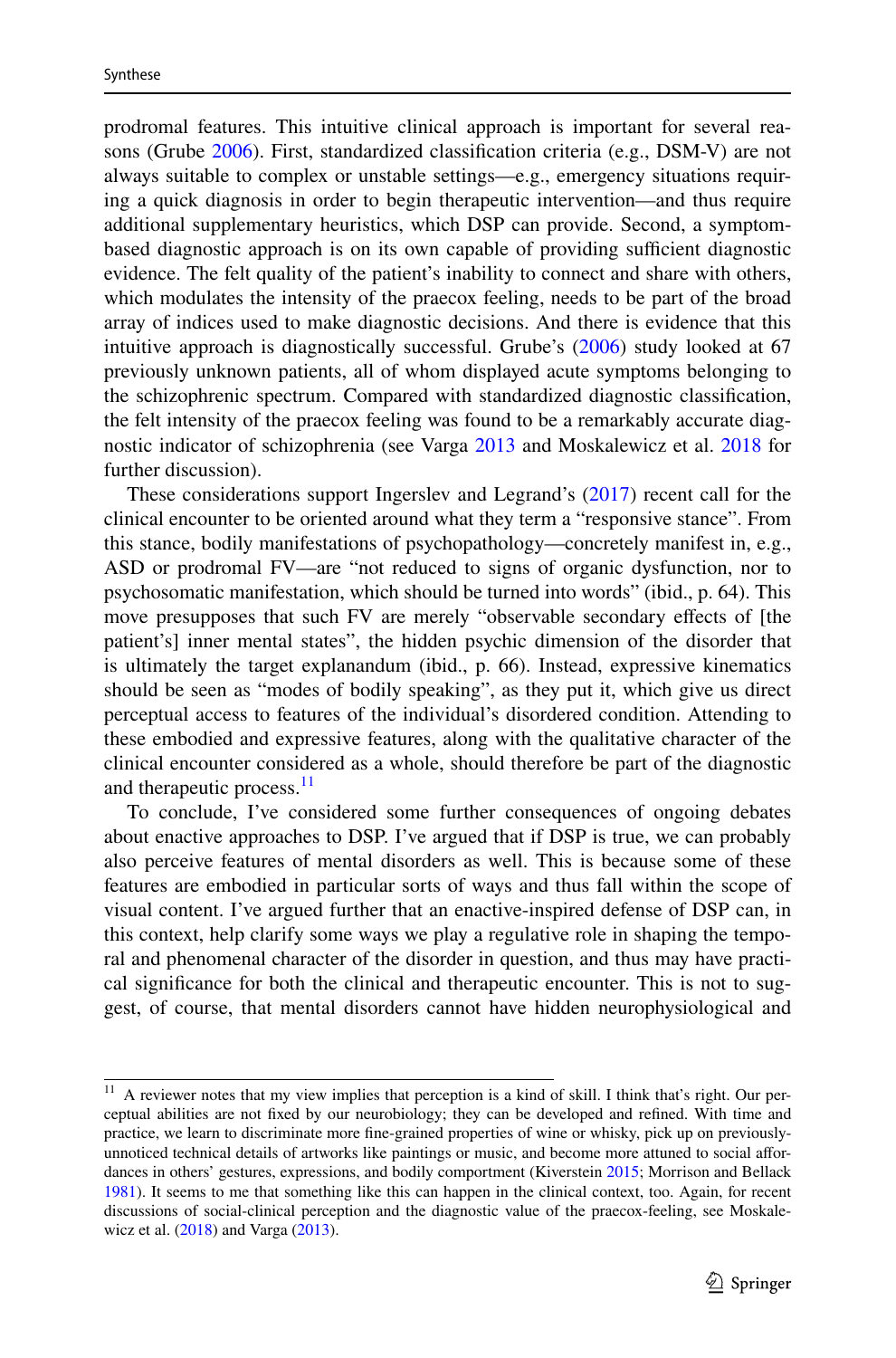phenomenological parts; nor am I suggesting that this view applies equally to all forms of mental disorders. The landscape of psychopathology is far too complex and varied. However, what this view does remind us is that, at least sometimes, others' disordered cognitive and afective states are part of our shared perceptual world directly accessible in many of the ways the non-disordered mental states of others often are, and thus amenable to similar degrees of empathy and understanding.<sup>[12](#page-19-14)</sup>

**Open Access** This article is distributed under the terms of the Creative Commons Attribution 4.0 International License (<http://creativecommons.org/licenses/by/4.0/>), which permits unrestricted use, distribution, and reproduction in any medium, provided you give appropriate credit to the original author(s) and the source, provide a link to the Creative Commons license, and indicate if changes were made.

# **References**

- <span id="page-19-7"></span>American Psychiatric Association. (2013). *Diagnostic and statistical manual of mental disorders (DSM-5®)*. Philadelphia: American Psychiatric Publishing.
- <span id="page-19-9"></span>Ashwin, C., Wheelwright, S., & Baron-Cohen, S. (2006). Finding a face in the crowd: Testing the anger superiority efect in Asperger Syndrome. *Brain and Cognition, 61*(1), 78–95.
- <span id="page-19-10"></span>Atkinson, A. P. (2009). Impaired recognition of emotions from body movements is associated with elevated motion coherence thresholds in autism spectrum disorders. *Neuropsychologia, 47*(13), 3023–3029.
- <span id="page-19-11"></span>Azrin, N. H., Kaplan, S. J., & Foxx, R. M. (1973). Autism reversal: Eliminating stereotyped self-stimulation of retarded individuals. *American Journal of Mental Defciency, 78*(3), 241–248.
- <span id="page-19-5"></span>Baron-Cohen, S., Leslie, A. M., & Frith, U. (1985). Does the autistic child have a theory of mind? *Cognition, 21*(1), 37–46.
- <span id="page-19-3"></span>Bauby, J.-D. (1997). *The diving bell and the butterfy*. London: Harper Perennial.
- <span id="page-19-0"></span>Becchio, C., Koul, A., Ansuini, C., Bertone, C., & Cavallo, A. (2018). Seeing mental states: An experimental strategy for measuring the observability of other minds. *Physics of Life Reviews, 24,* 67–80.
- <span id="page-19-12"></span>Begeer, S. (2014). Theory of mind interventions can be efective in treating autism, although long-term success remains unproven. *Evidence-Based Mental Health, 17*(4), 120.
- <span id="page-19-4"></span>Bernieri, F. J., & Rosenthal, R. (1991). Interpersonal coordination: Behavior matching and interactional synchrony. In R. S. Feldman & B. Rime (Eds.), *Fundamentals of nonverbal behavior* (pp. 401– 432). Cambridge: Cambridge University Press.
- <span id="page-19-8"></span>Blake, R., & Shifrar, M. (2007). Perception of human motion. *Annual Review of Psychology, 58,* 47–73.
- <span id="page-19-6"></span>Blanche, E. I., Reinoso, G., Chang, M. C., & Bodison, S. (2012). Proprioceptive processing difficulties among children with autism spectrum disorders and developmental disabilities. *The American Journal of Occupational Therapy: Official Publication of the American Occupational Therapy Association, 66*(5), 621–624.
- <span id="page-19-1"></span>Bolis, D., Balsters, J., Wenderoth, N., Becchio, C., & Schilbach, L. (2017). Beyond autism: Introducing the dialectical misattunement hypothesis and a Bayesian account of intersubjectivity. *Psychopathology, 50*(6), 355–372. <https://doi.org/10.1159/000484353>.
- <span id="page-19-2"></span>Bolis, D., & Schilbach, L. (2018). Observing and participating in social interactions: Action perception and action control across the autistic spectrum. *Developmental Cognitive Neuroscience, 29,* 168–175.
- <span id="page-19-13"></span>Bonnel, A., Mottron, L., Peretz, I., Trudel, M., Gallun, E., & Bonnel, A.-M. (2003). Enhanced pitch sensitivity in individuals with autism: A signal detection analysis. *Journal of Cognitive Neuroscience, 15*(2), 226–235.

<span id="page-19-14"></span><sup>&</sup>lt;sup>12</sup> I am grateful for feedback on this material from audiences in Beijing, Copenhagen, Exeter, Lund, and Sydney. My thanks also to Ginny Russell and Steven Knapp for ongoing discussions about ASD. Finally, I am very grateful for the thorough feedback provided by two anonymous reviewers, both of whom helped me to improve the main argument.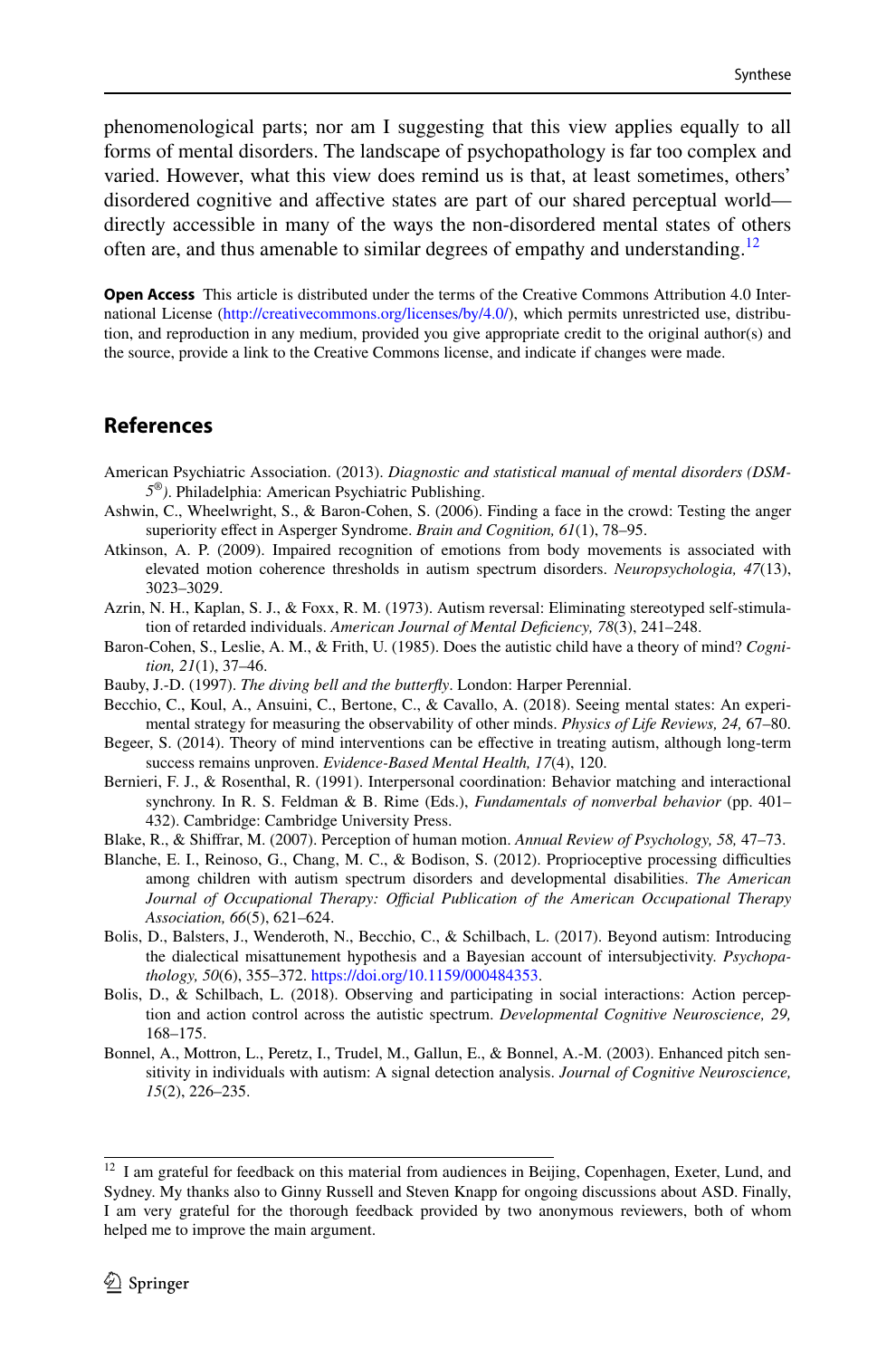- <span id="page-20-20"></span>Boria, S., Fabbri-Destro, M., Cattaneo, L., Sparaci, L., Sinigaglia, C., Santelli, E., et al. (2009). Intention understanding in autism. *PLoS ONE, 4*(5), e5596.
- <span id="page-20-22"></span>Bruneau, N., Bonnet-Brilhault, F., Gomot, M., Adrien, J.-L., & Barthélémy, C. (2003). Cortical auditory processing and communication in children with autism: Electrophysiological/behavioral relations. *International Journal of Psychophysiology: Official Journal of the International Organization of Psychophysiology, 51*(1), 17–25.
- <span id="page-20-7"></span>Colombetti, G. (2014). *The feeling body: Afective science meets the enactive mind*. Cambridge, MA: MIT Press.
- <span id="page-20-1"></span>Colombetti, G. (2017). Enactive afectivity, extended. *Topoi, 36*(3), 445–455.
- <span id="page-20-2"></span>Colombetti, G., & Roberts, T. (2015). Extending the extended mind: The case for extended afectivity. *Philosophical Studies, 172*(5), 1243–1263.
- <span id="page-20-21"></span>Dakin, S., & Frith, U. (2005). Vagaries of visual perception in autism. *Neuron, 48*(3), 497–507.
- <span id="page-20-23"></span>Darrow, A.-A., & Armstrong, T. (1999). Research on music and autism: Implications for music educators. *Update: Applications of Research in Music Education, 18*(1), 15–20.
- <span id="page-20-13"></span>De Jaegher, H. (2013). Embodiment and sense-making in autism. *Frontiers in Integrative Neuroscience, 7*(15), 1–19.
- <span id="page-20-10"></span>De Jaegher, H., & Di Paolo, E. (2007). Participatory sense-making. *Phenomenology and the Cognitive Sciences, 6*(4), 485–507.
- <span id="page-20-15"></span>Doan, M., & Fenton, A. (2013). Embodying autistic cognition: Towards reconceiving certain "autismrelated" behavioral atypicalities as functional. In J. L. Anderson & S. Cushing (Eds.), *The philosophy of autism* (pp. 47–71). New York: Rowman and Littlefeld.
- <span id="page-20-17"></span>Donnellan, A. M., Hill, D. A., & Leary, M. R. (2012). Rethinking autism: Implications of sensory and movement diferences for understanding and support. *Frontiers in Integrative Neuroscience, 6*(124), 1–11.
- <span id="page-20-16"></span>Eigsti, I.-M. (2013). A review of embodiment in autism spectrum disorders. *Frontiers in Psychology, 4*(224), 1–10.
- <span id="page-20-25"></span>Erkkilä, J., Punkanen, M., Fachner, J., Ala-Ruona, E., Pöntiö, I., Tervaniemi, M., et al. (2011). Individual music therapy for depression: Randomised controlled trial. *The British Journal of Psychiatry, 199*(2), 132–139.
- <span id="page-20-11"></span>Frith, U. (2003). *Autism: Explaining the enigma*. Hoboken: Wiley-Blackwell.
- <span id="page-20-18"></span>Fuchs, T. (2015). Pathologies of intersubjectivity in autism and schizophrenia. *Journal of Consciousness Studies, 22*(1–2), 191–214.
- <span id="page-20-5"></span>Fuchs, T. (2018). *Ecology of the brain: The phenomenology and biology of the embodied mind*. Oxford: Oxford University Press.
- <span id="page-20-8"></span>Gallagher, S. (2013). A pattern theory of self. *Frontiers in Human Neuroscience, 7,* 1–7.
- <span id="page-20-3"></span>Gallagher, S., & Varga, S. (2014). Social constraints on the direct perception of emotions and intentions. *Topoi, 33*(1), 185–199.
- <span id="page-20-14"></span>Gallagher, S., & Varga, S. (2015a). Conceptual issues in autism spectrum disorders. *Current Opinion in Psychiatry, 28*(2), 127–132.
- <span id="page-20-6"></span>Gallagher, S., & Varga, S. (2015b). Social cognition and psychopathology: An overview. *World Psychiatry: Official Journal of the World Psychiatric Association, 14, 5-14.*
- <span id="page-20-12"></span>Gallese, V., & Rochat, M. J. (2018). Forms of vitality: Their neural bases, their role in social cognition, and the case of autism spectrum disorder. *Psychoanalytic Inquiry, 38*(2), 154–164.
- <span id="page-20-4"></span>Gangopadhyay, N., & Schilbach, L. (2012). Seeing minds: A neurophilosophical investigation of the role of perception–action coupling in social perception. *Social Neuroscience, 7*(4), 410–423.
- <span id="page-20-24"></span>Golan, O., & Baron-Cohen, S. (2006). Systemizing empathy: Teaching adults with Asperger syndrome or high-functioning autism to recognize complex emotions using interactive multimedia. *Development and Psychopathology, 18*(2), 591–617.
- <span id="page-20-9"></span>Good, J. M. M. (1985). *The perception of social actions from point light displays: An exploratory study*. Presented at the third international conference on event perception and action, Trieste, Italy.
- <span id="page-20-19"></span>Grandin, T. (2006). *Thinking in pictures: My life with autism* (2nd ed.). New York: Vintage Books.
- <span id="page-20-0"></span>Gray, K., & Schein, C. (2012). Two minds vs. two philosophies: Mind perception defnes morality and dissolves the debate between deontology and utilitarianism. *Review of Philosophy and Psychology, 3*(3), 405–423.
- <span id="page-20-26"></span>Grube, M. (2006). Towards an empirically based validation of intuitive diagnostic: Rümke's "praecox feeling" across the schizophrenia spectrum: Preliminary results. *Psychopathology, 39*(5), 209–217.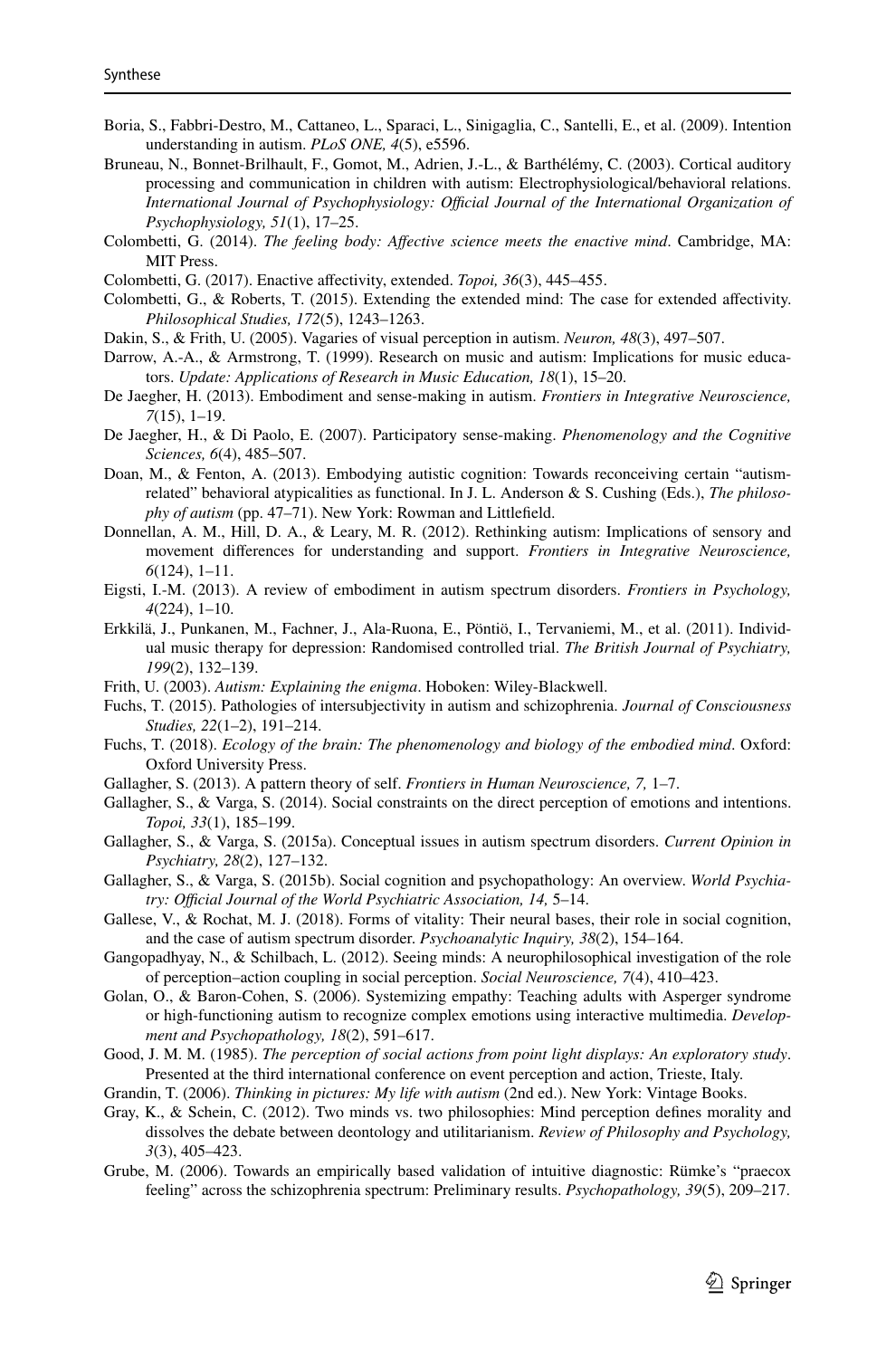- <span id="page-21-19"></span>Hamilton, A. F., Brindley, R. M., & Frith, U. (2007). Imitation and action understanding in autistic spectrum disorders: How valid is the hypothesis of a defcit in the mirror neuron system? *Neuropsychologia, 45*(8), 1859–1868.
- <span id="page-21-20"></span>Happé, F. (1999). Autism: Cognitive defcit or cognitive style? *Trends in Cognitive Sciences, 3*(6), 216–222.
- <span id="page-21-15"></span>Happé, F., Ronald, A., & Plomin, R. (2006). Time to give up on a single explanation for autism. *Nature Neuroscience, 9*(10), 1218–1220.
- <span id="page-21-23"></span>Heaton, P. (2003). Pitch memory, labelling and disembedding in autism. *Journal of Child Psychology and Psychiatry and Allied Disciplines, 44*(4), 543–551.
- <span id="page-21-11"></span>Hill, E. L., & Frith, U. (2003). Understanding autism: Insights from mind and brain. *Philosophical Transactions of the Royal Society of London. Series B, Biological sciences, 358*(1430), 281–289.
- <span id="page-21-12"></span>Hobson, P. (1993). *Autism and the development of mind*. Hove: Psychology Press.
- <span id="page-21-13"></span>Hobson, P. (2002). *The cradle of thought: Exploring the origins of thinking*. London: MacMillan.
- <span id="page-21-18"></span>Hobson, R. P., & Hobson, J. A. (2008). Dissociable aspects of imitation: A study in autism. *Journal of Experimental Child Psychology, 101*(3), 170–185.
- <span id="page-21-17"></span>Hobson, P., & Lee, A. (1999). Imitation and identifcation in autism. *Journal of Child Psychology and Psychiatry and Allied Disciplines, 40,* 649–659.
- <span id="page-21-4"></span>Hofman, G. A. (2016). Out of our skulls: How the extended mind thesis can extend psychiatry. *Philosophical Psychology, 29*(8), 1160–1174.
- <span id="page-21-21"></span>Hubert, B., Wicker, B., Moore, D. G., Monfardini, E., Duverger, H., Da Fonséca, D., et al. (2007). Brief report: Recognition of emotional and non-emotional biological motion in individuals with autistic spectrum disorders. *Journal of Autism and Developmental Disorders, 37*(7), 1386–1392.
- <span id="page-21-2"></span>Hufendiek, R. (2015). *Embodied emotions: A naturalist approach to a normative phenomenon*. London: Routledge.
- <span id="page-21-25"></span>Ingerslev, L. R., & Legrand, D. (2017). Clinical response to bodily symptoms in psychopathology. *Philosophy, Psychiatry, & Psychology: PPP, 24*(1), 53–67.
- <span id="page-21-6"></span>Insel, T. R., & Quirion, R. (2005). Psychiatry as a clinical neuroscience discipline. *JAMA, the Journal of the American Medical Association, 294*(17), 2221–2224.
- <span id="page-21-7"></span>Jacob, P. (2011). The direct-perception model of empathy: A critique. *Review of Philosophy and Psychology, 2*(3), 519–540.
- <span id="page-21-8"></span>Jaspers, K. (1963). *General psychopathology* (J. Hoenig & M. W. Hamilton, Trans.). Manchester: Manchester University Press.
- <span id="page-21-16"></span>Kendler, K. S., Zachar, P., & Craver, C. (2011). What kinds of things are psychiatric disorders? *Psychological Medicine, 41*(6), 1143–1150.
- <span id="page-21-9"></span>Kiverstein, J. (2015). Empathy and the responsiveness to social afordances. *Consciousness and Cognition, 36,* 532–542.
- <span id="page-21-24"></span>Kivy, P. (1989). *Sound sentiment: An essay on the musical emotions, including the complete text of The Corded Shell*. Philadelphia: Temple University Press.
- <span id="page-21-10"></span>Klin, A., Jones, W., Schultz, R., & Volkmar, F. (2003). The enactive mind, or from actions to cognition: Lessons from autism. *Philosophical Transactions of the Royal Society of London. Series B, Biological sciences, 358*(1430), 345–360.
- <span id="page-21-22"></span>Komeda, H., Kosaka, H., Saito, D. N., Mano, Y., Jung, M., Fujii, T., et al. (2015). Autistic empathy toward autistic others. *Social Cognitive and Afective Neuroscience, 10*(2), 145–152.
- <span id="page-21-0"></span>Krueger, J. (2012). Seeing mind in action. *Phenomenology and the Cognitive Sciences, 11*(2), 149–173.
- <span id="page-21-14"></span>Krueger, J. (2015). At home in and beyond our skin: Posthuman embodiment in flm and television. In M. Hauskeller, T. D. Philbeck, & C. D. Carbonell (Eds.), *The palgrave handbook of posthumanism in flm and television* (pp. 172–181). Basingstoke: Palgrave Macmillan.
- <span id="page-21-1"></span>Krueger, J. (2018a). Direct social perception. In A. Newen, L. de Bruin, & S. Gallagher (Eds.), *Oxford handbook of 4E cognition* (pp. 301–320). Oxford: Oxford University Press.
- <span id="page-21-5"></span>Krueger, J. (2018b). Schizophrenia and the scafolded self. *Topoi*. [https://doi.org/10.1007/s1124](https://doi.org/10.1007/s11245-018-9547-3) [5-018-9547-3.](https://doi.org/10.1007/s11245-018-9547-3)
- Krueger, J. (forthcoming a). Merleau-Ponty. In T. Szanto & H. Landweer (Eds.), *The Routledge handbook of phenomenology of emotions*. London, New York: Routledge.
- Krueger, J. (forthcoming b). Music as afective scafolding. In D. Clarke, R. Herbert, & E. Clarke (Eds.), *Music and consciousness II*. Oxford: Oxford University Press.
- <span id="page-21-3"></span>Krueger, J., & Michael, J. (2012). Gestural coupling and social cognition: Möbius Syndrome as a case study. *Frontiers in Human Neuroscience, 6*(81), 1–14.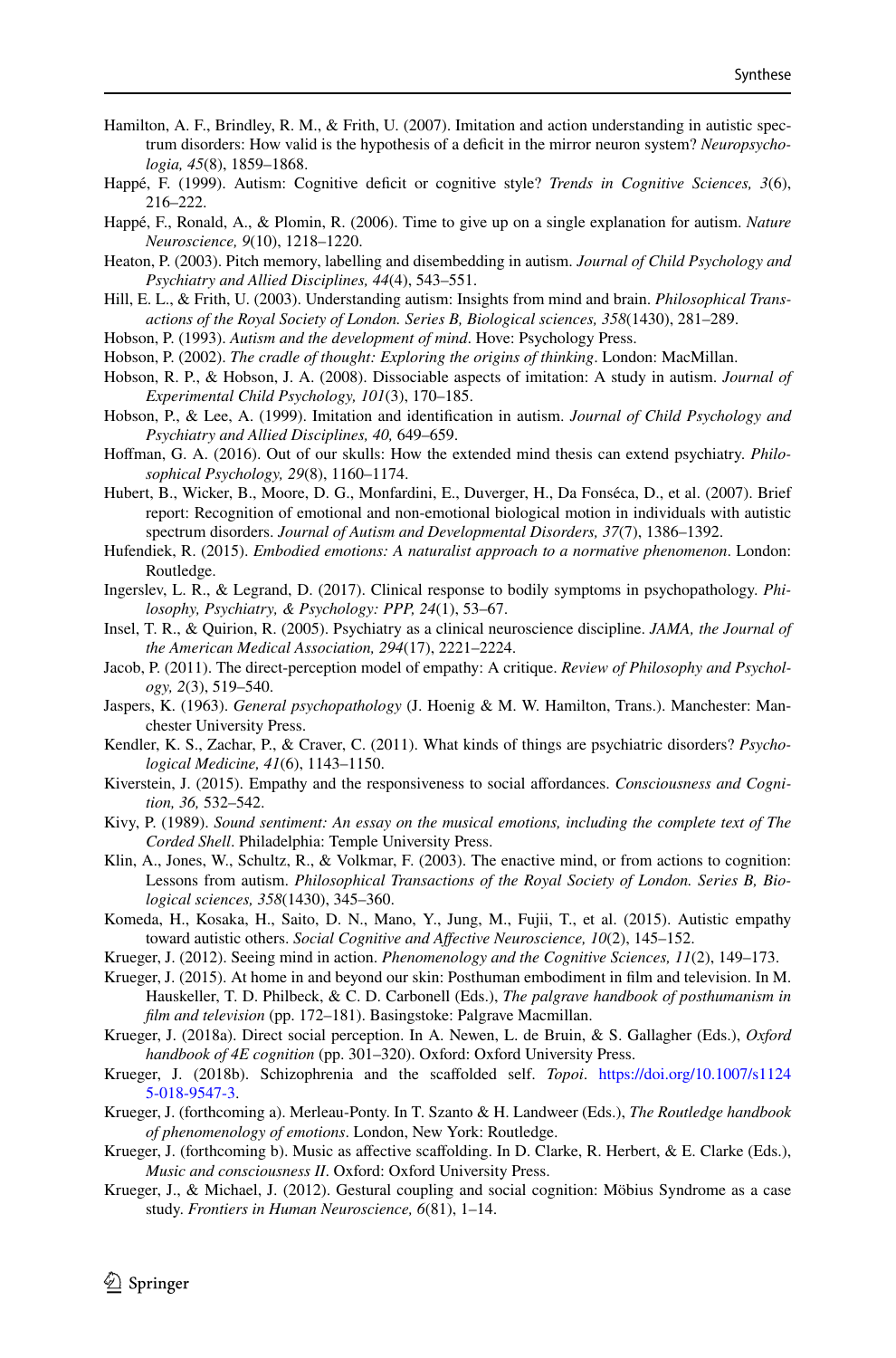<span id="page-22-0"></span>Krueger, J., & Overgaard, S. (2012). Seeing subjectivity: Defending a perceptual account of other minds. *ProtoSociology: Consciousness and Subjectivity, 47,* 239–262.

- <span id="page-22-11"></span>Lakin, J. L., Jefferis, V. E., Cheng, C. M., & Chartrand, T. L. (2003). The chameleon effect as social glue: Evidence for the evolutionary signifcance of nonconscious mimicry. *Journal of Nonverbal Behavior, 27*(3), 145–162.
- <span id="page-22-13"></span>Leary, M. R., & Donnellan, A. M. (2012). *Autism: Sensory-movement diferences and diversity*. Cambridge: Cambridge Book Review Press.
- <span id="page-22-14"></span>Leary, M. R., & Hill, D. A. (1996). Moving on: Autism and movement disturbance. *Mental Retardation, 34*(1), 39–53.
- <span id="page-22-4"></span>Maiese, M. (2011). *Embodiment, emotion, and cognition*. New York: Palgrave Macmillan.
- <span id="page-22-20"></span>McGeer, V. (2001). Psycho-practice, psycho-theory and the contrastive case of autism. How practices of mind become second-nature. *Journal of Consciousness Studies, 8*(5–6), 109–132.
- <span id="page-22-22"></span>McGeer, V. (2009). *The skill of perceiving persons* (pp. 289–318). LXXXVI: The Modern Schoolman.
- <span id="page-22-7"></span>McNeill, W. E. S. (2012). Embodiment and the perceptual hypothesis. *The Philosophical Quarterly, 62*(248), 569–591.
- <span id="page-22-2"></span>Merleau-Ponty, M. (2012). *Phenomenology of perception* (D. A. Landers, Trans.). New York: Routledge.
- <span id="page-22-23"></span>Michael, J., Bogart, K., Tylén, K., Krueger, J., Bech, M., Østergaard, J. R., et al. (2015). Training in compensatory strategies enhances rapport in interactions involving people with Möbius Syndrome. *Frontiers in Neurology, 6*(213), 1–11.
- <span id="page-22-25"></span>Morrison, R. L., & Bellack, A. S. (1981). The role of social perception in social skill. *Behavior Therapy, 12*(1), 69–79.
- <span id="page-22-24"></span>Moskalewicz, M., Schwartz, M. A., & Gozé, T. (2018). Phenomenology of intuitive judgment: Praecoxfeeling in the diagnosis of schizophrenia. *Avant, IX*(2), 1–12.
- <span id="page-22-17"></span>Mottron, L., Dawson, M., Soulières, I., Hubert, B., & Burack, J. (2006). Enhanced perceptual functioning in autism: An update, and eight principles of autistic perception. *Journal of Autism and Developmental Disorders, 36*(1), 27–43.
- <span id="page-22-6"></span>Newen, A., Welpinghus, A., & Juckel, G. (2015). Emotion recognition as pattern recognition: The relevance of perception. *Mind and Language, 30*(2), 187–208.
- <span id="page-22-9"></span>Nizzi, M.-C., Demertzi, A., Gosseries, O., Bruno, M.-A., Jouen, F., & Laureys, S. (2012). From armchair to wheelchair: How patients with a locked-in syndrome integrate bodily changes in experienced identity. *Consciousness and Cognition, 21*(1), 431–437.
- <span id="page-22-21"></span>Noë, A. (2004). *Action in perception*. Cambridge: MIT Press.
- <span id="page-22-1"></span>Overgaard, S. (2017). Enactivism and the perception of others' emotions. *Midwest Studies in Philosophy, 41*(1), 105–129.
- <span id="page-22-19"></span>Philip, R. C. M., Whalley, H. C., Stanfeld, A. C., Sprengelmeyer, R., Santos, I. M., Young, A. W., et al. (2010). Defcits in facial, body movement and vocal emotional processing in autism spectrum disorders. *Psychological Medicine, 40*(11), 1919–1929.
- <span id="page-22-8"></span>Piontelli, A. (2006). On the onset of human fetal behavior. In M. Mancia (Ed.), *Psychoanalysis and Neuroscience* (pp. 391–418). Milan: Springer.
- <span id="page-22-16"></span>Ramachandran, V. S., & Oberman, L. M. (2006). Broken mirrors: A theory of autism. *Scientifc American, 295*(5), 62–69.
- <span id="page-22-5"></span>Ratclife, M. (2012). Phenomenology as a form of empathy. *Inquiry: A Journal of Medical Care Organization, Provision and Financing, 55*(5), 473–495.
- <span id="page-22-18"></span>Reed, C. L., Beall, P. M., Stone, V. E., Kopeliof, L., Pulham, D. J., & Hepburn, S. L. (2007). Brief report: Perception of body postured—What individuals with autism spectrum disorder might be missing. *Journal of Autism and Developmental Disorders, 37*(8), 1576–1584.
- <span id="page-22-10"></span>Rietveld, E., & Kiverstein, J. (2014). A rich landscape of afordances. *Ecological Psychology, 26*(4), 325–352.
- Roberts, T., Krueger, J., & Glackin, S. (forthcoming). Psychiatry beyond the brain: Externalism, mental health, and autistic spectrum disorder. *Philosophy, Psychiatry, and Psychology*.
- <span id="page-22-15"></span>Robledo, J., Donnellan, A. M., & Strandt-Conroy, K. (2012). An exploration of sensory and movement diferences from the perspective of individuals with autism. *Frontiers in Integrative Neuroscience, 6*(107), 1–13.
- <span id="page-22-12"></span>Rochat, M. J., Veroni, V., Bruschweiler-Stern, N., Pieraccini, C., Bonnet-Brilhault, F., Barthélémy, C., et al. (2013). Impaired vitality form recognition in autism. *Neuropsychologia, 51*(10), 1918–1924.

<span id="page-22-3"></span>Krueger, J., & Szanto, T. (2016). Extended emotions. *Philosophy Compass, 11*(12), 863–878.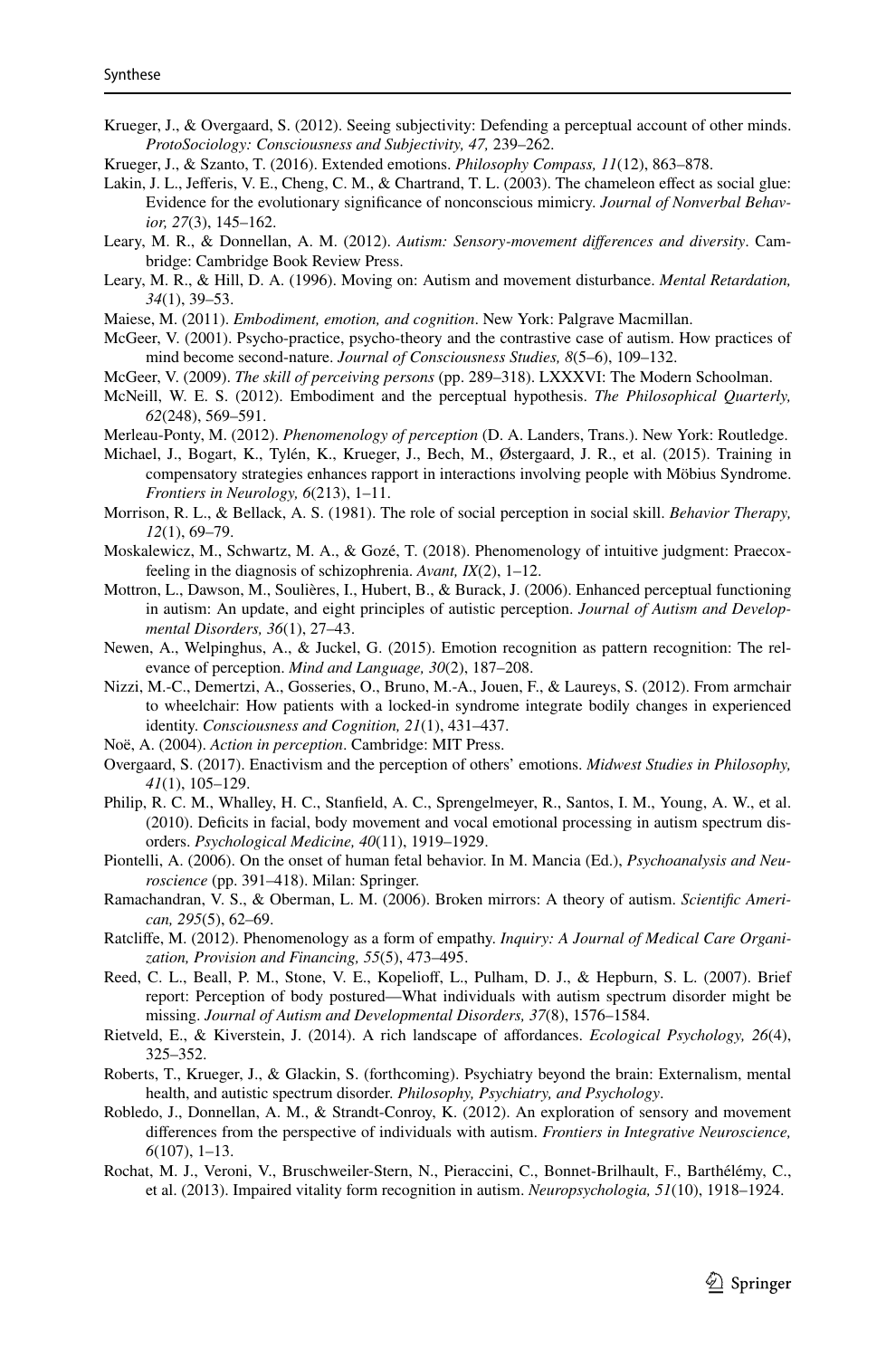- <span id="page-23-19"></span>Rogier, O., Roux, S., Belin, P., Bonnet-Brilhault, F., & Bruneau, N. (2010). An electrophysiological correlate of voice processing in 4- to 5-year-old children. *International Journal of Psychophysiology: Ofcial Journal of the International Organization of Psychophysiology, 75*(1), 44–47.
- <span id="page-23-25"></span>Rümke, H. C. (2012). The nuclear symptom of schizophrenia and the praecox feeling. In M. R. Broome, R. Harland, G. S. Owen, & A. Stringaris (Eds.), *The Maudsley reader in phenomenological psychiatry* (pp. 193–196). Cambridge: Cambridge University Press. **(Original work published 1948)**.
- <span id="page-23-12"></span>Runeson, S. (1985). Perceiving people through their movements. In B. D. Kirkcaldy (Ed.), *Individual differences in movement* (pp. 43–66). Lancaster: MTP Press.
- <span id="page-23-11"></span>Runeson, S., & Frykholm, G. (1983). Kinematic specifcation of dynamics as an informational basis for person-and-action perception: Expectation, gender recognition, and deceptive intention. *Journal of Experimental Psychology: General, 112*(4), 585–615.
- <span id="page-23-17"></span>Rutherford, M. D., Pennington, B. F., & Rogers, S. J. (2006). The perception of animacy in young children with autism. *Journal of Autism and Developmental Disorders, 36*(8), 983–992.
- <span id="page-23-14"></span>Rutter, M., & Schopler, E. (1987). Autism and pervasive developmental disorders: Concepts and diagnostic issues. *Journal of Autism and Developmental Disorders, 17*(2), 159–186.
- <span id="page-23-1"></span>Scheler, M. (1954). *The nature of sympathy* (P. Heath, Trans.). London: Routledge and Kegan Paul.
- <span id="page-23-6"></span>Schilbach, L. (2016). Towards a second-person neuropsychiatry. *Philosophical Transactions of the Royal Society of London. Series B, Biological sciences, 371*(1686), 20150081.
- <span id="page-23-7"></span>Schilbach, L., Timmermans, B., Reddy, V., Costall, A., Bente, G., Schlicht, T., et al. (2013). Toward a second-person neuroscience. *The Behavioral and Brain Sciences, 36*(04), 393–414.
- <span id="page-23-5"></span>Spaulding, S. (2017). On whether we can see intentions. *Pacifc Philosophical Quarterly, 98*(2), 150–170.
- <span id="page-23-3"></span>Sprevak, M. (2011). Neural sufficiency, reductionism, and cognitive neuropsychiatry. *Philosophy, Psychiatry, & Psychology, 18*(4), 339–344.
- <span id="page-23-20"></span>Srinivasan, S., & Bhat, A. (2013). A review of "music and movement" therapies for children with autism: Embodied interventions for multisystem development. *Frontiers in Integrative Neuroscience, 7*(22), 22.
- <span id="page-23-2"></span>Stephan, A., Walter, S., & Wilutzky, W. (2014). Emotions beyond brain and body. *Philosophical Psychology, 27*(1), 65–81.
- <span id="page-23-9"></span>Stern, D. (1985). *The interpersonal world of the infant: A view from psychoanalysis and developmental psychology*. New York: Basic Books.
- <span id="page-23-10"></span>Stern, D. (2010). *Forms of vitality: Exploring dynamic experience in psychology, the arts, psychotherapy, and development*. Oxford: Oxford University Press.
- <span id="page-23-8"></span>Stout, R. (2010). Seeing the anger in someone's face. *Aristotelian Society Supplementary, 84*(1), 29–43.
- <span id="page-23-22"></span>Swettenham, J. (1996). Can children with autism be taught to understand false belief using computers? *Journal of Child Psychology and Psychiatry and Allied Disciplines, 37*(2), 157–165.
- <span id="page-23-24"></span>Talwar, N., Crawford, M. J., Maratos, A., Nur, U., McDermott, O., & Procter, S. (2006). Music therapy for in-patients with schizophrenia: Exploratory randomised controlled trial. *The British Journal of Psychiatry: The Journal of Mental Science, 189*(5), 405–409.
- <span id="page-23-18"></span>Teunisse, J. P., & de Gelder, B. (2001). Impaired categorical perception of facial expressions in highfunctioning adolescents with autism. *Child Neuropsychology: A Journal on Normal and Abnormal Development in Childhood and Adolescence, 7*(1), 1–14.
- <span id="page-23-21"></span>Thaut, M. H. (1988). Rhythmic intervention techniques in music therapy with gross motor dysfunctions. *The Arts in Psychotherapy, 15*(2), 127–137.
- <span id="page-23-0"></span>Varela, F. J., Thompson, E., & Rosch, E. (1991). *The embodied mind: Cognitive science and human experience*. Massachusetts: MIT Press.
- <span id="page-23-26"></span>Varga, S. (2013). Vulnerability to psychosis, I-thou intersubjectivity and the praecox-feeling. *Phenomenology and the Cognitive Sciences, 12*(1), 131–143.
- <span id="page-23-4"></span>Varga, S., & Krueger, J. (2013). Background emotions, proximity and distributed emotion regulation. *Review of Philosophy and Psychology, 4*(2), 271–292.
- <span id="page-23-16"></span>Walter, H. (2013). The third wave of biological psychiatry. *Frontiers in Psychology, 4*(582), 1–8.
- <span id="page-23-23"></span>Wellman, H. M., Baron-Cohen, S., Caswell, R., Gomez, J. C., Swettenham, J., Toye, E., et al. (2002). Thought-bubbles help children with autism acquire an alternative to a theory of mind. *Autism: The International Journal of Research and Practice, 6*(4), 343–363.
- <span id="page-23-15"></span>Whyatt, C., & Craig, C. (2013). Sensory-motor problems in autism. *Frontiers in Integrative Neuroscience, 7*(51), 1–12.
- <span id="page-23-13"></span>Wiltermuth, S. S., & Heath, C. (2009). Synchrony and cooperation. *Psychological Science, 20*(1), 1–5.